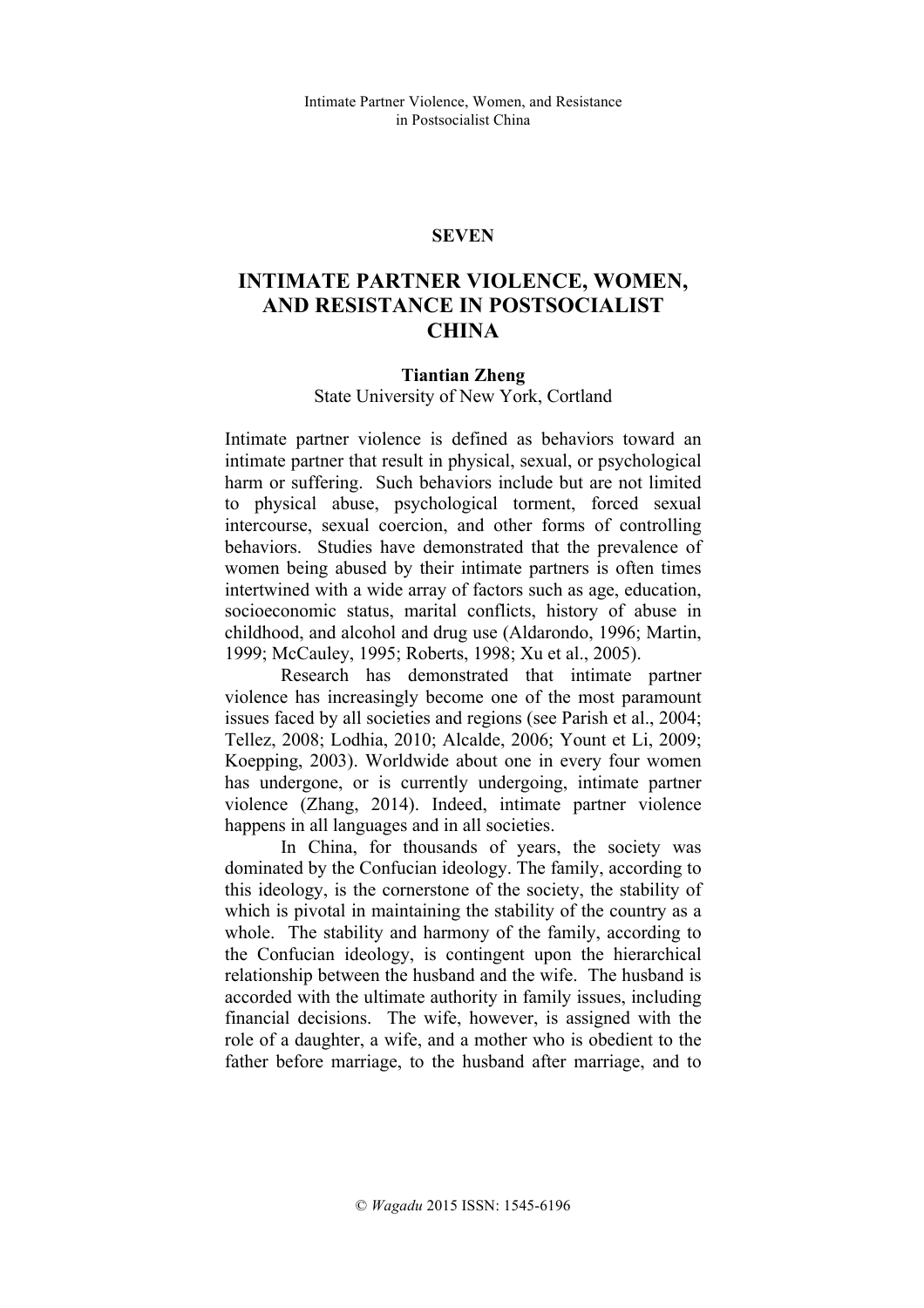the son after widowhood, with four virtues, which is termed as "three obediences and four virtues." Such patriarchal ideology is so deeply entrenched in society that intimate partner violence was often times concealed as a private family issue, and hence ignored (Zhang, 2014; Xu et al, 2005).

The Third World Women's Conference in Nairobi in 1985 attended by Chinese female intellectuals prompted a recognition of violence against women as a social problem (Xu et al, 2005; Zhang, 2009a; Edwards, 2009; Hester, 2012). In postsocialist China, intimate partner violence has become an increasingly severe problem. It was reported that over 95 percent of intimate partner violence in China was committed by men against women (Zhang, 2004). Intimate partner violence in China has increased by 25.4% since the 1980s (Hou et al, 2011). It was estimated that 35.7 percent of women in postsocialist China suffer intimate partner violence (Huang, 2008).

Given the severity of this social problem, it is surprising that to date no ethnographic studies of intimate partner violence against women in mainland China has been conducted. This can be a result of the stigma surrounding intimate partner violence that inhibits discussion, and in turn, research on this topic. This study is the first ethnographic research on women's lived experiences, discussions, and responses of intimate partner violence in their daily lives. Since the summer of 2014, I have been conducting research on online chat groups organized by women who are victims to intimate partner violence. I have been an active participant in these groups on a daily basis, with my identity and research purpose fully disseminated to the women in the groups. At the beginning of my research, I searched for chatrooms that specifically addresses the issue of intimate partner violence and joined five chatrooms out of twenty. Each of the chatroom has over 200 (some have 500) participants who are in conversation with each other every day. On a daily basis I am in these online rooms chatting with women, lending my sympathetic ear, and offering some advice. Over time I became friends with many participants in the chatrooms due to my daily presence and conversations with them both in the chatroom and on the phone. Women in these online chatrooms told me that they were not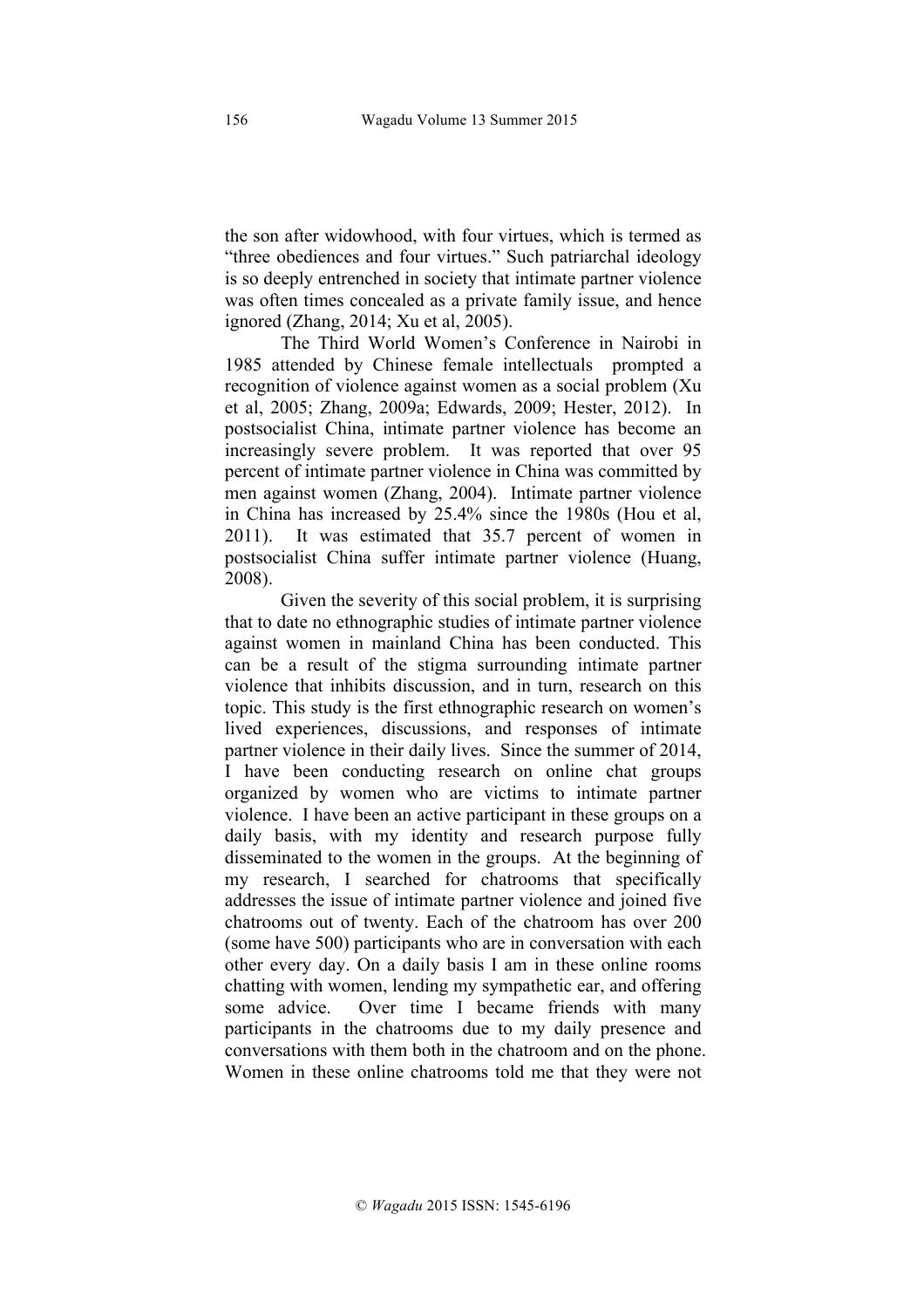able to tell anyone about the violence they experienced at home due to the stigma and embarrassment surrounding the topic. In their desperate need to talk about their experiences and seek support, they searched online chatrooms and found these groups that center on the issue of intimate partner violence. In these chatrooms they exchange their stories, comforted each other, received emotional support, and offered advice to each other. The women told me that these chatrooms provided a space wherein they were able to talk about their suffering, vent repressed agony and anguish, and receive others' supportive responses, a process that most resembles talk therapy sessions. The majority of these women are in the age range of 25-40, ranging from stay-at-home mothers and full-time wives to working women. Some use their phones to access these chatrooms, some use computers, and others use internet cafes. During my research, I have formed friendship with many women, and have been in regular contact with them via email and telephone.

In this paper, based on my ethnographic research with the women since the summer of 2014, I will analyze and explore women's responses and resolutions against violence to demonstrate women's agency and resistance against violence in postsocialist China. This paper comprises of five sections. The first section will discuss violence against women and critical race theory. The second section will offer a literature review of violence against women in China. In the third section, I will explore structural constraints that shape women's experiences of violence on a daily basis. In the fourth section, I will illustrate women's resistant strategies to thwart intimate partner violence in their daily lives. I will conclude in the final section. As I illustrate below, the U.S. based critical race theory is useful for this study on violence against women in postsocialist China, as this paper draws on the intersectional theory that brings racism and sexism into focus and eschews racist assumptions that Chinese women helplessly succumb to their patriarchal culture and accept the abuse.

## **Violence Against Women and Critical Race Theory**

Research on violence against women, in general, has focused on topics such as legal issues concerning such violence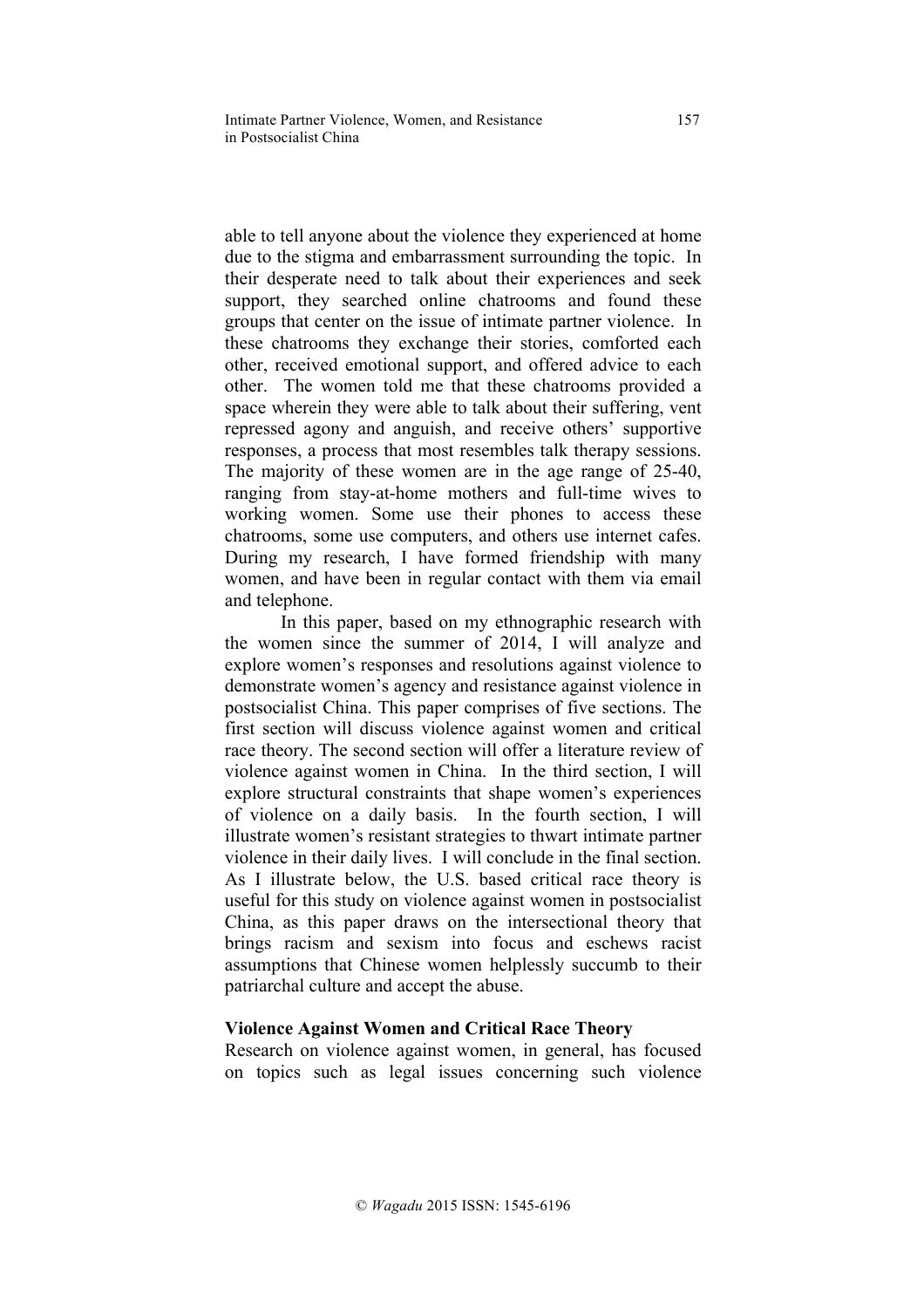(Fineman, 1994), instructions on escape from such violence (White, 1985; Nicarthy, 1989), analysis of women's shelter movement (Shechter 1982), and possible reasons for such violence (Dobash, 1979; Walker, 1984; Jones, 1994; Roy, 1977; Hammer and Maynard, 1987; Hoff, 1990). Recent feminist works have challenged and critiqued the previous sociological and psychological models of violence against women that theorized such violence as either a family issue or a psychopathological problem of one party (Karmen, 2003). The feminist approach departs from the previous theories by presenting that gender inequality, i.e., male dominance in the family and society, is the central organizing principle that catalyzes and perpetuates violence against women (Sokoloff and Pratt, 2013; Levinson, 1989; Erchak and Rosenfeld, 1994; Steimnetz, 1995; Gal, 1991; McElhinny, 2003; Sokoloff and Pratt, 2005; Mcclusky, 2001).

In addition to gender inequality, critical race theory (Gordon, 1999) also acknowledges that racism is so entrenched in the U.S. society that it is systematically institutionalized in the dominant culture. Racism is a fundamental tenet of the power structure and structural violence in the society, reproducing the prejudice and discrimination of people of color within a system of white supremacy and white privilege.

Intersectionality (Browne and Misra, 2003) within critical race theory moves beyond race and identifies multiple structural inequalities of race, class, sex, sexual orientation, and national origin as the origin of oppression and disempowerment. These factors are not mutually exclusive or static, but operate either independently or concurrently with each other in creating the intersections of systems of domination. Some argue that the "interlocking" approach from the Combahee Collective is more promising. This approach refutes the monolithic model and underscores the multiple dimensions of oppressions that people of color face to capture the complexities of the power structure.

Violence against women, in this framework, is not a monolithic phenomenon, but a complex social problem of the interactions between multiple forms of oppression and social hierarchy. Feminist researchers have pointed out that social locations based on race, ethnicity, class, immigrant status and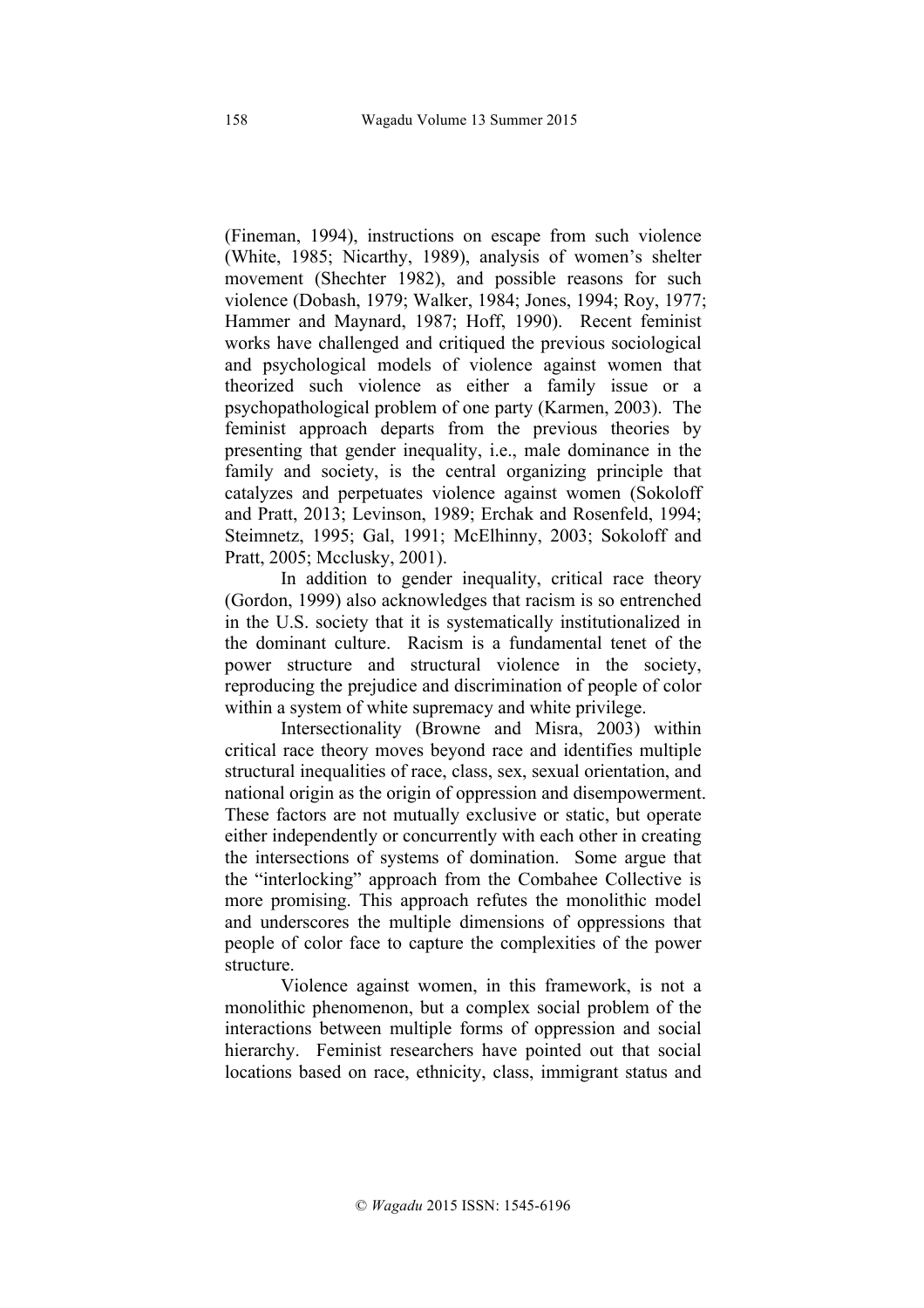family relationships not only shape women's experiences of intimate partner violence, but also determine their strategies and options to cope with violence in their lives (Sokoloff and Pratt, 2013). For instance, since certain services are not available to women in minority communities, women are not able to access these services (ibid). Therefore, it is essential to understand the ways in which race, class, gender, ethnicity, and immigration status interact to shape women's experiences of violence before we can provide women with intervention strategies.

It is the racial ethnocentrism in the U.S. that contributes to the culture of violence that reinforces the fundamental belief that women of other cultures are inferior to their American counterparts and may even contribute to their own victimization (Dasgupta, 2013). My research refutes and debunks the implicit ideology that women of other cultures, unlike White women, are submissive, weak, and subservient to their patriarchal culture (Volpp, 2013). Rather, as I show in this paper, Chinese women exhibit a great deal of courage in employing and utilizing a wide array of strategies of resistance against intimate partner violence, which challenges and renounces assumptions of passivity and submissiveness associated with Asian women. Although at times these acts of resistance are not very efficacious, they are, however, in a promissory note, part and parcel of their empowerment process leading them to ultimate emancipation.

# **Intimate Partner Violence in China**

In China, gender inequality and violence against women were addressed as part of a political agenda by the Communist Party during the 1930, 1940s and 1950s. The Communist Party emphasized gender equality to exact women's labor in their participation in the labor force. Following the establishment of the Communist China, however, the issue of violence against women vanished from the political agenda (Hester, 2012). During the Cultural Revolution Period (1966-1976), the Communist Party held an ambiguous attitude toward violence against women, and only underscored women's integration into the public sphere (Hester, 2012).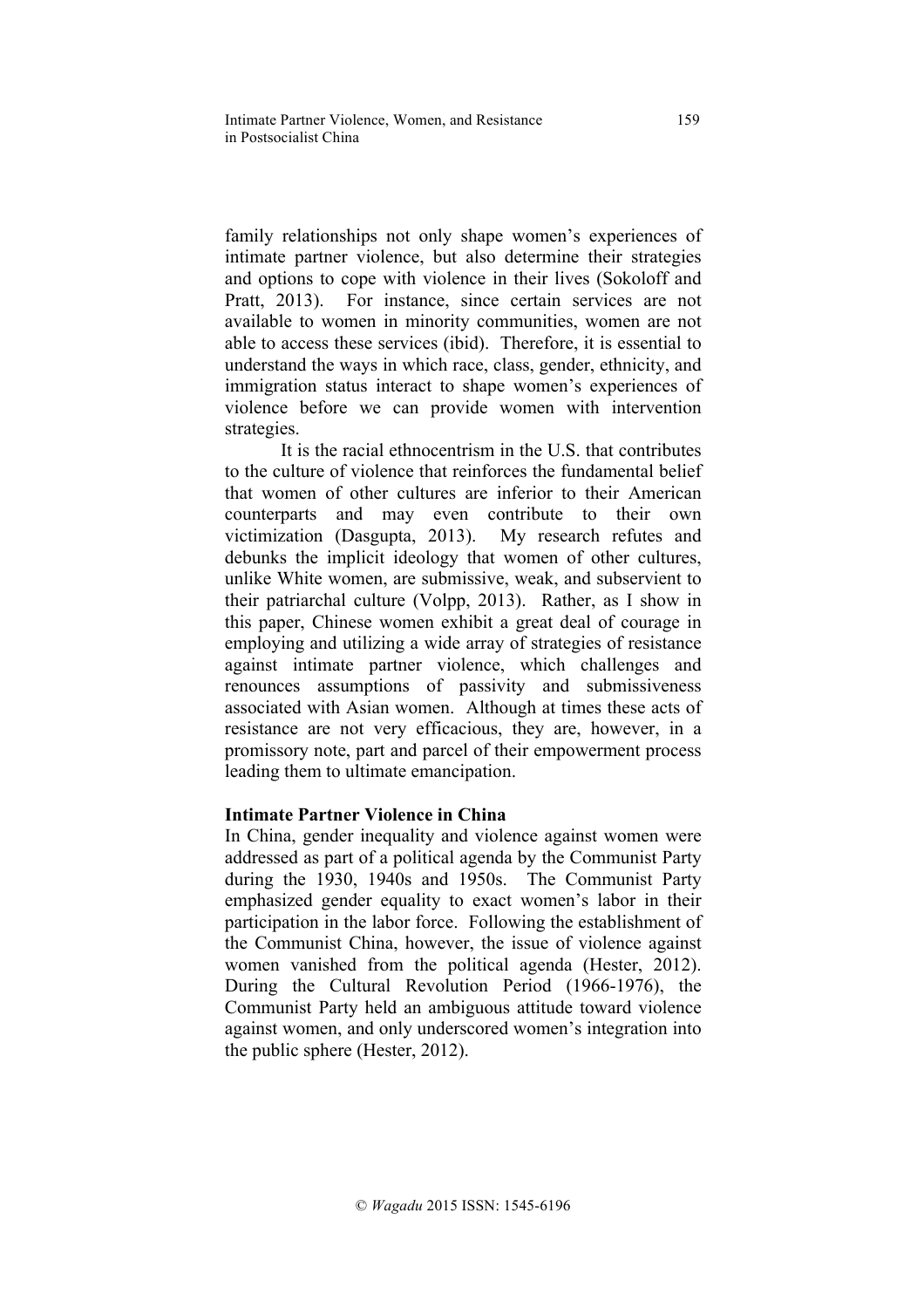The postsocialist China witnessed a decline of women's social status associated with a change of state policies that undermined women's wellbeing (Wang, 2003; Zheng, 2009a). For instance, economic transitions from planned economy to market economy in China have shrunk state sectors and downsized state-owned enterprises. To bring this economic transition into fruition necessitated a large-scale lay-off and unemployment. State discourse called on women to return home, to be laid off first, and to sacrifice for the success of the economic reform (Zheng, 2009b). Due to such gender biased state policies, it is not surprising that sixty percent of the current unemployed population in China is women, and that job loss and feminization of poverty increase women's vulnerability to intimate partner violence.

Domestic violence has increasingly become a serious social problem in China. For instance, in 2008, Sun Xiaomei, a professor at the Chinese Women's College, said, "Domestic violence is a social phenomenon that crosses al social strata and is becoming more and more common. There is an urgent need for legislation" (Jiao cited in He and Hang, 2013). In 2010, after the state supported organization All China Women's Federation received 52,000 petitions from women who suffered from domestic violence declared that "domestic violence poses a severe threat to women's rights in China" (He and Ng, 2013a).

The literature on intimate partner violence in China has focused on collected oral stories of women, training materials to doctors and law officers on intimate partner violence, legal aid, international influences and organizations, and surveys and questionnaires to couples to determine the relationships between intimate partner violence and individuals' educational background, childhood experiences, and satisfactions toward marriages (Song and Xue, 2003; Zhang and Liu, 2004; Tao, 2004; Guo, 2003; Zhang, 2009b).

To date there has not been any ethnographic research conducted on women's lived experiences and responses to intimate partner violence in postsocialist China. This research in China not only fills in the void by bringing to the forefront women's experiences and agency, but also contributes to the worldwide literature on violence against women through debunking cultural stereotypes of these Chinese women as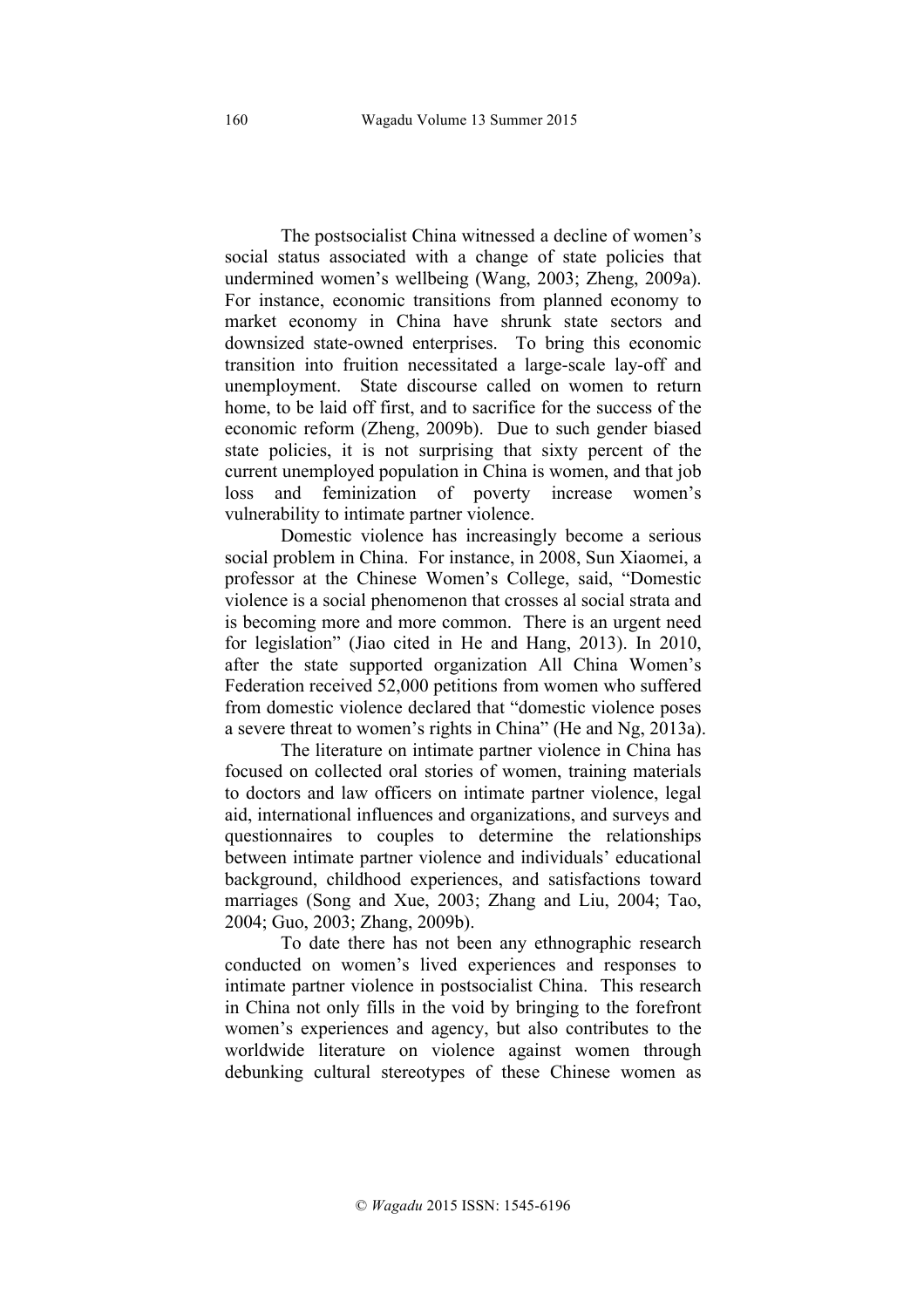helpless and passive, and foregrounding structural inequalities (such as class and gender) that constrain and shape the lives of these women. While giving voice to these women and underscoring their struggles and strategies, this research simultaneously recognizes the structural inequalities that thwart and hamper their resistant efforts against violence.

# **Structural Constraint**

Women I talked to have tried formal sources for help such as calling the police and approaching the state-supported All Women's Federation which offers assistance to women by providing consultation and mediation between the partners, but to no avail. Neither the police nor the All Women's Federation has been able to offer women redress for the violence they have received from intimate partners. Both the police and the All Women's Federation have attempted to mediate between the couple, but provided nothing to help protect the women.

Indeed, mediation is a standard procedure for the police and the All Women's Federation in such situations, which involves talking to and persuading the husband to apologize to the wife. Overwhelming reports have recorded that although women have reported to the police numerous times on their severe physical injuries resulted by their husbands' physical violence, the police did nothing but ask the husbands to apologize and write promise notes that it would not happen again (see Xing, 2013).

In one case, for example, it was reported that a woman who was physically abused by her husband called the police numerous times and also appealed to All Women's Federation, but to no avail (Zhao, 2014). Later she became blind as a result of her husband's beating. Her neighbors called the police, but the police treated it as a family conflict and did nothing to her husband (ibid.). In another case, a woman was beaten and stabbed by a knife numerous times by her husband until she was paralyzed and bedridden. Although she sued him in court, he was found innocent due to his alleged mental problems (Guo, 2014). Indeed, most male abusers are held unaccountable by the law as the police consider it as a family issue, resulting in the husband's worsened abuse to the wife (Kai, 2014).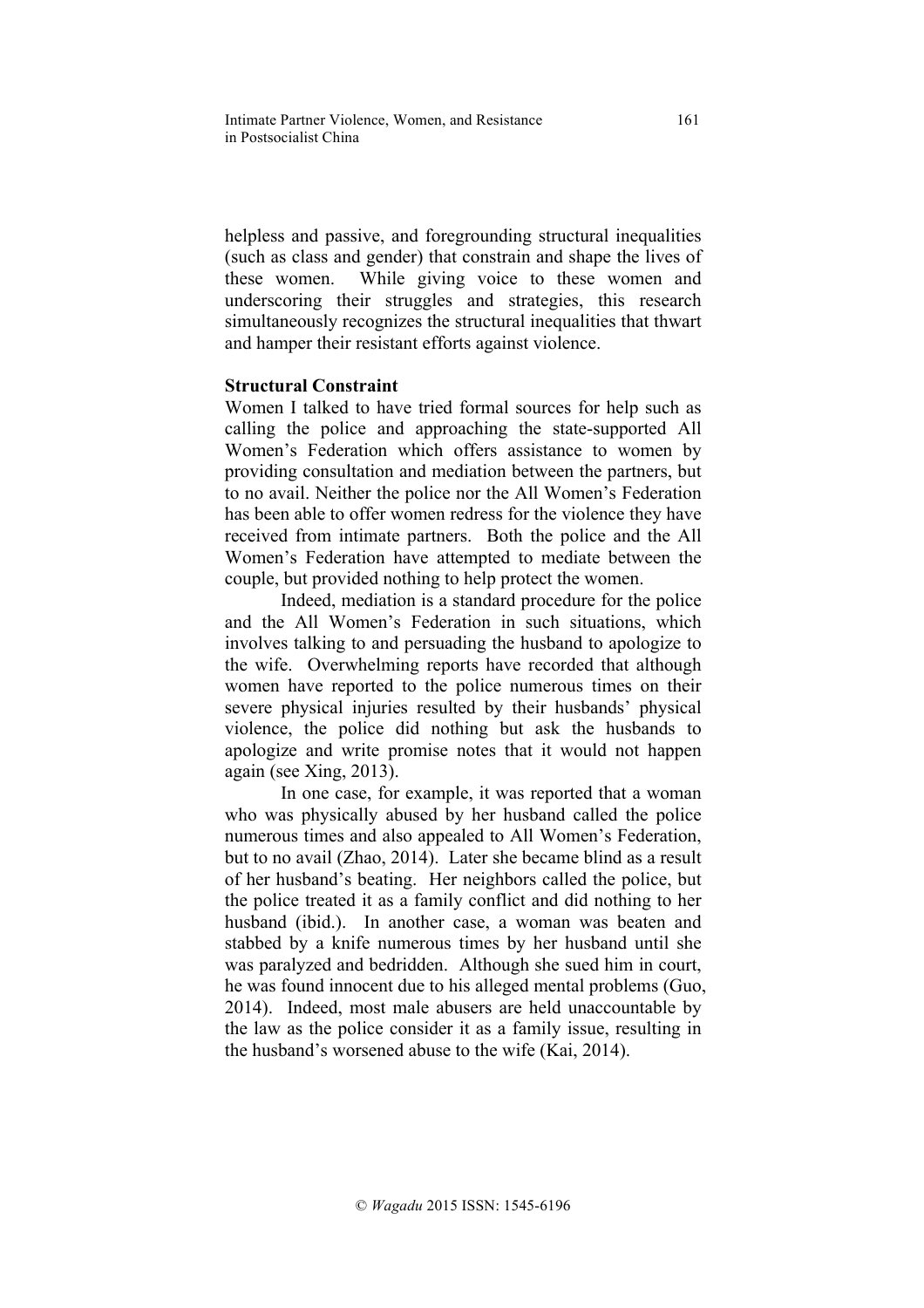Researchers who have observed court trials and conducted extensive interviews with judges have pointed out that in China, judicial mediation undermines the rights of abused women in divorce cases (He and Ng, 2013a; He and Ng, 2013b). Even when the judges are able to determine that domestic violence is committed by the husband, this violence issue however, is often erased in the stage of judicial mediation (ibid.). Indeed, in my interviews with employees in All women's Federation, I was told that it happened many times that despite the efforts of the employees to mediate between the women and their husbands, a while later they received the news that the women were beaten to death by their husbands. In contemporary China, murder as a result of intimate partner violence accounts for 10 percent of all murders (Zhang, 2014).

In the absence of legal redress and legal justice, women are forced to rely on their own strategies to deal with the violence perpetrated on them. The extreme strategy is termed "reprisal violence" in Chinese legal cases, conducted by abused women on their abusive husbands (Sun, 2013). It was reported that women's "reprisal violence" against their abusers accounts for 11.2 percent of all the crimes committed by women (Sun, 2013). As Chinese scholars and organizations have reported, women's jails are filled with women who have injured or killed abusive husbands to seek justice on their own (Tatlow, 2013). In one jail in Anshan of Liaoning Province, for instance, these women comprise of 60 percent of all the inmates. In another jail Fuzhou of Fujian Province, these women account for 80 percent of all the women who serve heavy sentences (Tatlow, 2013).

In numerous legal cases, when a husband beat or tortured his wife to death, he was either found innocent or only sentenced to three to six years in prison (Guo, 2014; Guo, 2012). In one case, for example, a woman was tortured to death, but the husband received no legal consequence (Guo, 2014). In another case, upon a woman's file for divorce, the husband was furious and beat the women to death. He only received a sentence of six years and a half in prison (Guo, 2014).

However, when a woman fought back and killed the abuser, she was sentenced to execution by court (Tatlow, 2013).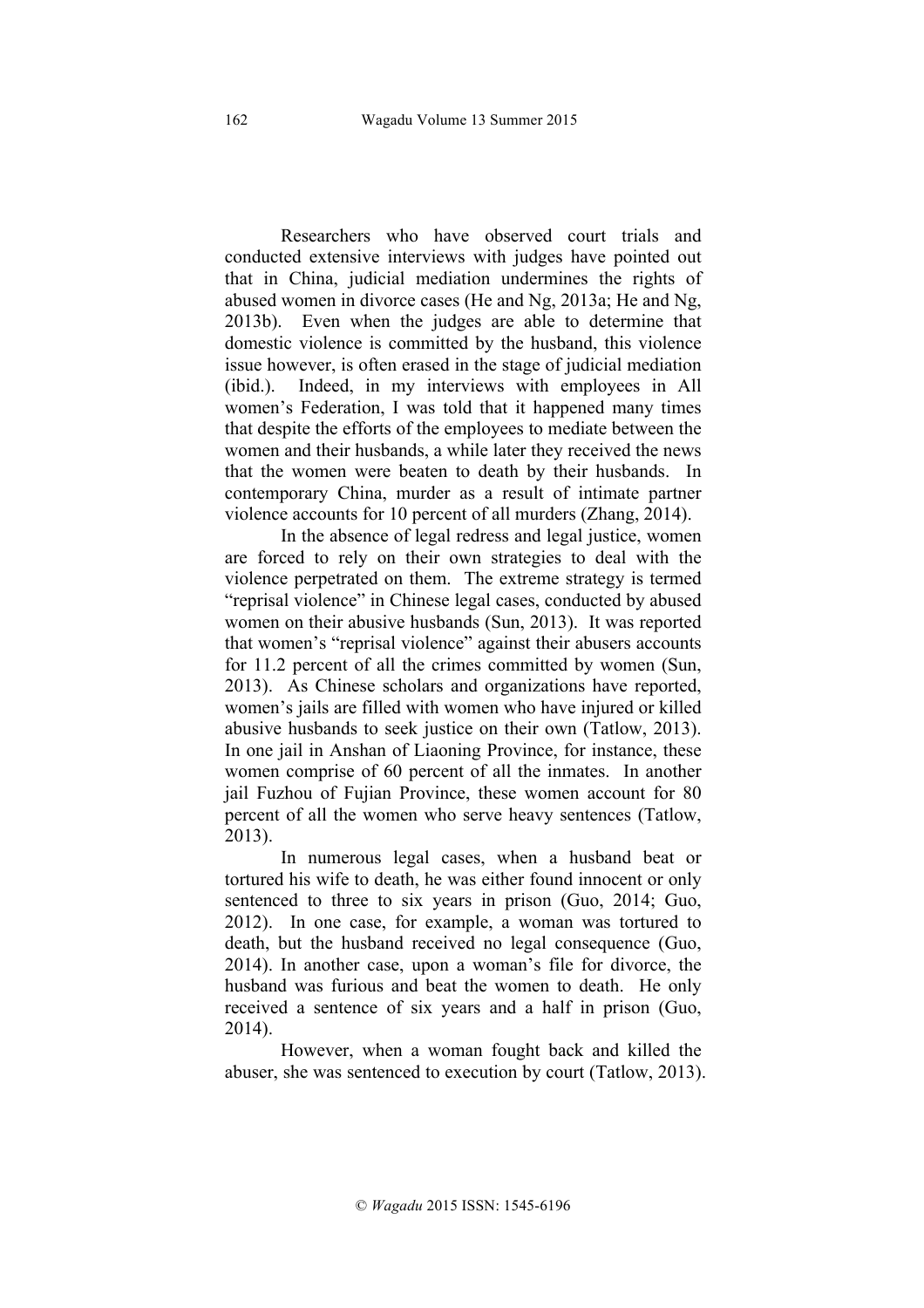In one case, for example, Li's husband had been abusing her for a whole year by burning her face and legs with cigarettes, grabbing her hair and hitting her head against the wall, locking her on the balcony for hours in the winter, beating her body three times a month, and threatening to kill her with the several guns he owned (Tatlow, 2013; Duan, 2012). Throughout the year of the physical abuse and torture, Li had sought formal venues from the police and the All Women's Federation but received no help from them.

In 2012, she called the police after a beating but the police responded that it was an affair between married couple and hung up on her. She approached her neighborhood committee, and the committee told her to go to All Women's Federation. She went to the All Women's Federation, and the Federation told her to the police. She was kicked from one place to the next without any redress. When she approached the local justice department to file for divorce, officials advised her to just tolerate the abuse as she would be left destitute if her husband refused to divorce. In the end, she stayed in the marriage. In the last abusive episode, she fought back and killed her husband with a gun. Despite all the documentations of her husband's abuse, including photographs of injuries and medical reports after hospital treatment of her injuries inflicted by her husband's violence, the court disregarded all these evidence and sentenced her to death (Tatlow, 2013; Duan, 2012).

As shown, much more severe sentences are often imposed on women who fight back against abusive husbands. A study of 121 female inmates in a Sichuan jail who serve for attacking or killing their abusive partners reveals that 71 were sentenced by court to death or life in prison and 28 were sentenced to at least 10 years (Xing, 2011). As evidenced by the study, 80 percent received the heaviest possible sentences for bodily harm or murder, compared with men who, for murder only, received no legal consequence or three to six years sentence (Xing, 2011).

# **Resistance and Strategies**

In the absence of legal and social protection, all the women I talked to have employed their own innovative measures to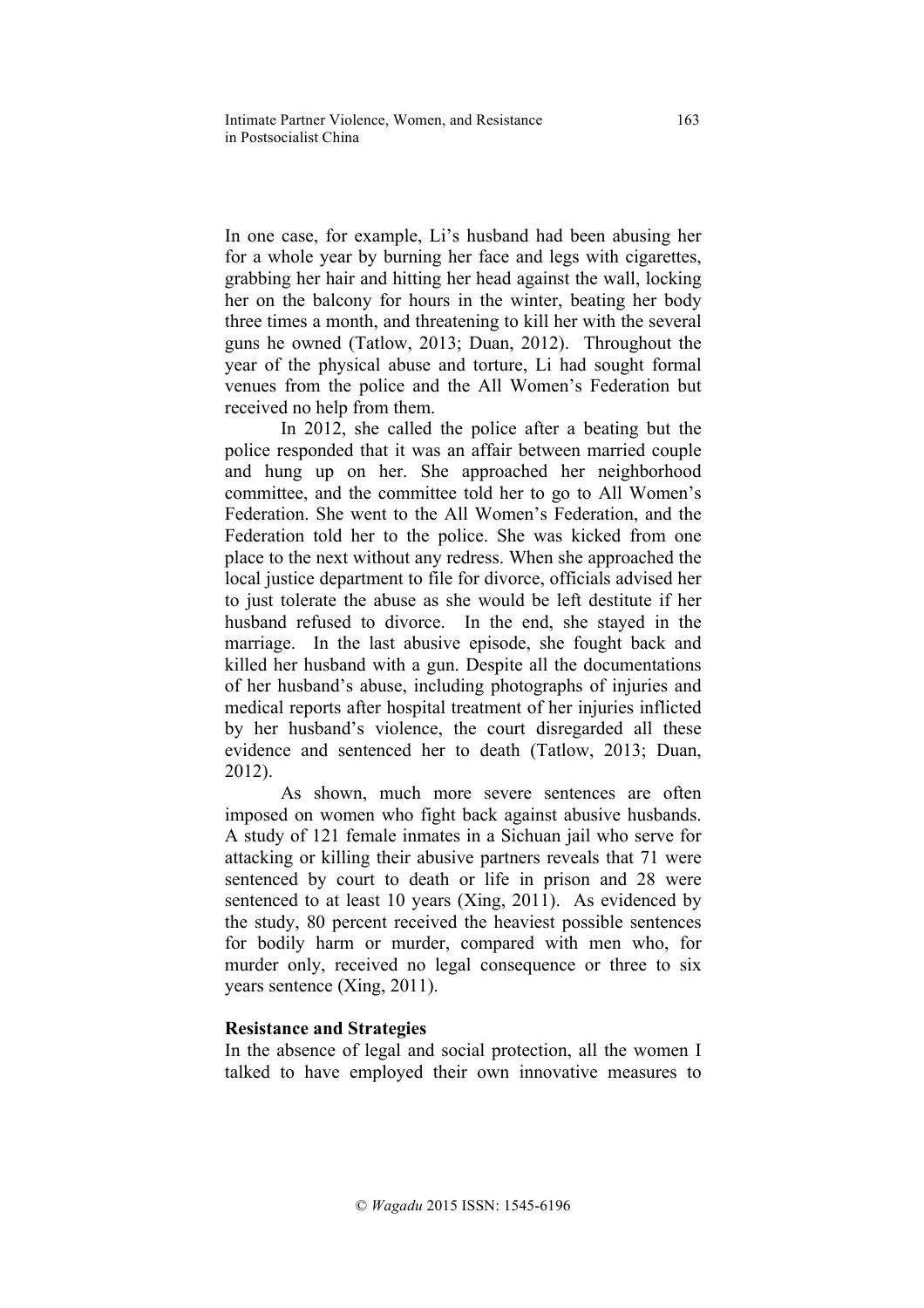struggle and resist against violence perpetuated by their intimate partners. They have resorted to creative ways to seek aid and challenge the violence inflicted on them. Below I will explore women's responses and approaches, i.e., avoiding and hiding, escape, talking back, fighting back, murdering and suicide, and using informal sources for help. As shown below, women's agency is navigated within the cultural and structural constraints to contend with violence, as women's resistance, often times, is shaped and determined by whatever resources available to them.

#### **Escape**

Escape is often a luxurious strategy beyond reach for women who are full time housewives relying on their husbands to survive financially. These women told me that their husbands control the family finance. Without any bank savings to sustain themselves financially, escape is untenable. In the word of a woman I talked to, "If I escape with a baby, both of us will die of hunger." These women, therefore, often times resorted to strategies other than escape.

For women who have some savings, limited it might be, escape is a viable option. The reason that women choose to escape rather than return to their natal family is often due to the shame and disgrace their return will bring to the family. Below I will recount several representative stories of escape.

Yi's parents strongly disapproved of her marriage to her husband, but she insisted that she choose him herself because he was caring and loving to her and that she did not mind his unfavorable financial condition and his faraway hometown. Prior to marriage, he was, in Yi's own words, "extremely good" to her. After marriage, however, Yi found herself tortured and abused by him on a regular basis, including beating, cursing, turning on gas to terrorize her, attacking her with a spring knife, strangling her neck, throwing objects at her, and threatening to kill her with his dagger. When the baby was two months old, he took the baby and threatened to throw the baby to die on the floor just because the baby cried and disrupted his sleep. When she begged him to release the baby, he became more violent, telling her that he is going to let her and the baby die together.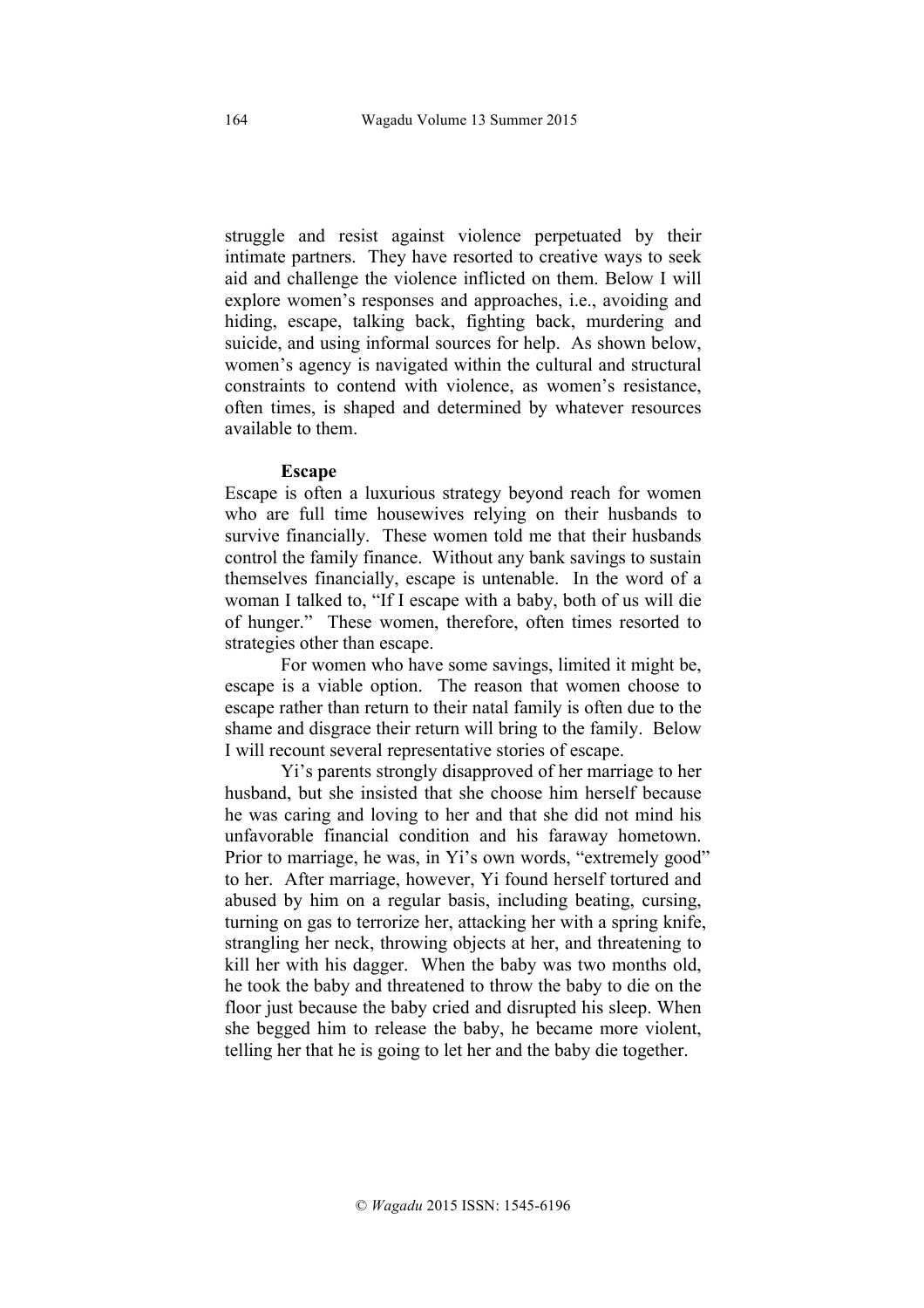After her baby was eight months old, he took the baby away from her, forbidding her to see the baby unless she was submissive to him. Her first child was born with a C-section surgery, and within less than a year, she was pregnant again. He asked her to jump up and down so that the baby could drop out of her body dead.

She requested divorce several times, but each time her request was rejected by him and resulted in more physical abuse on her. Before she escaped, in the last episode of abuse, he believed that she was going to leave him. He asked her to choose one way to die: either being killed by his dagger, or being strangled to death. Eventually, however, he released her.

Yi, at the age of 27 and fifty days pregnant, finally managed to escape to a strange city, as she could not bring herself to tell her parents. She was warned by doctors not to get pregnant within one year of C-section surgery, but she did. Doctors told her that if she insisted in giving birth to the baby, she and the baby may die in the end. Reluctant as she was, in this strange city where she knew no one, she went to a hospital and aborted the child.

Yi said to me, "This is my own choice. This path was chosen by myself. Whatever it takes, I will finish it on my own." She insists that if she returned home, she would lose her parents' face in front of everyone. She said, "At that time [when I was about to marry him], no one liked him. Now they are all proven correct. If I go back, everyone would laugh at my parents." Yi said it is her fate, which she has to accept.

Since Yi escaped, her husband has been begging, threatening, and using her baby as a bargain to make her return. He threatened to send her relatives pictures that he had taken of her in bed. He also threatened to rob her of any opportunities to see her child in her entire life. Yi said, "My child is my life. It's like killing me if I cannot see my child."

Yi said eventually when the savings runs out, she will either go back with a gun or seek help from her natal family. She said, "When I have a gun, I will aim him with the gun, kill him and then kill myself."

Like Yi, Xuan, a 30-year-old woman, escaped from her husband. Xuan met her husband online when she was in her mid-twenties. He cared about her so much that when she was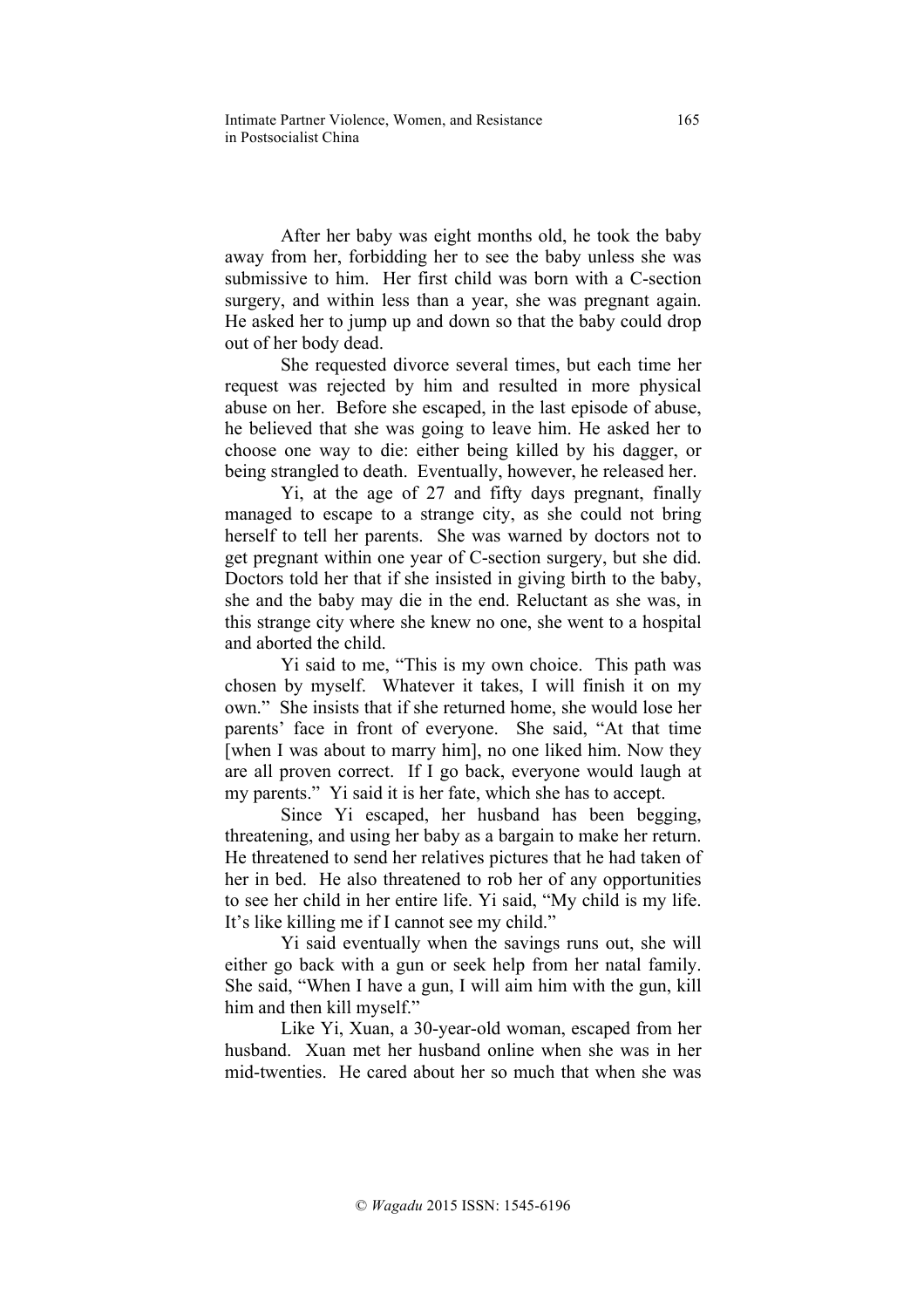sick, he took care of her. After they got married six years later, however, Xuan said that he had changed. Four major incidents of his abuse hurt her deeply. In the first case, when they had a skirmish about when to purchase a house, he beat her up. In the second case, during her pregnancy, because she told him that she was not feeling well enough to iron his clothes, he got extremely furious and beat her up. After that incident, she aborted the child. Half a month after her abortion, at dinner table, because she forgot to bring him chopsticks, he was enraged again, throwing everything on the table to the floor, and then beat her. In the third case, Xuan suggested that he not get too indulged in internet games since he had been playing it day and night without eating or sleeping. Infuriated, he threw heavy objects at her and flipped a burning hot teapot over her feet, causing her feet severely burned and injured.

Xuan's mother died when she was little, and she did not want to burden her dad with her misery. After recovery, Xuan escaped to a city that was 200 kilometers away from home. Although her husband apologized, begged, and did everything he could to make her return, Xuan said she is not returning, as she is afraid of being beaten to death by him.

While Yi and Xuan escaped on their own, other women escaped with their children from their husbands. Ling, for instance, told me that she took her baby with her and escaped to another city. She said she had some savings enough for her to hire a baby sitter during the day time when she went out looking for a job. She insists that women can live without men. and that men are not able to realize what a mistake they have made until they lose everything.

While some women are able to escape successfully without being tracked down by their husbands, other women are not that fortunate. Some women were traced back by their husbands in their attempts to escape, which often times ended with more abuse.

#### **Pleasing and Avoiding**

Pleasing and avoiding are two commonplace strategies at the initial stages of abuse. To please the husbands, women try to do what their husbands want, apologize to them, praise them, and engage in behaviors that they desire. The purpose of these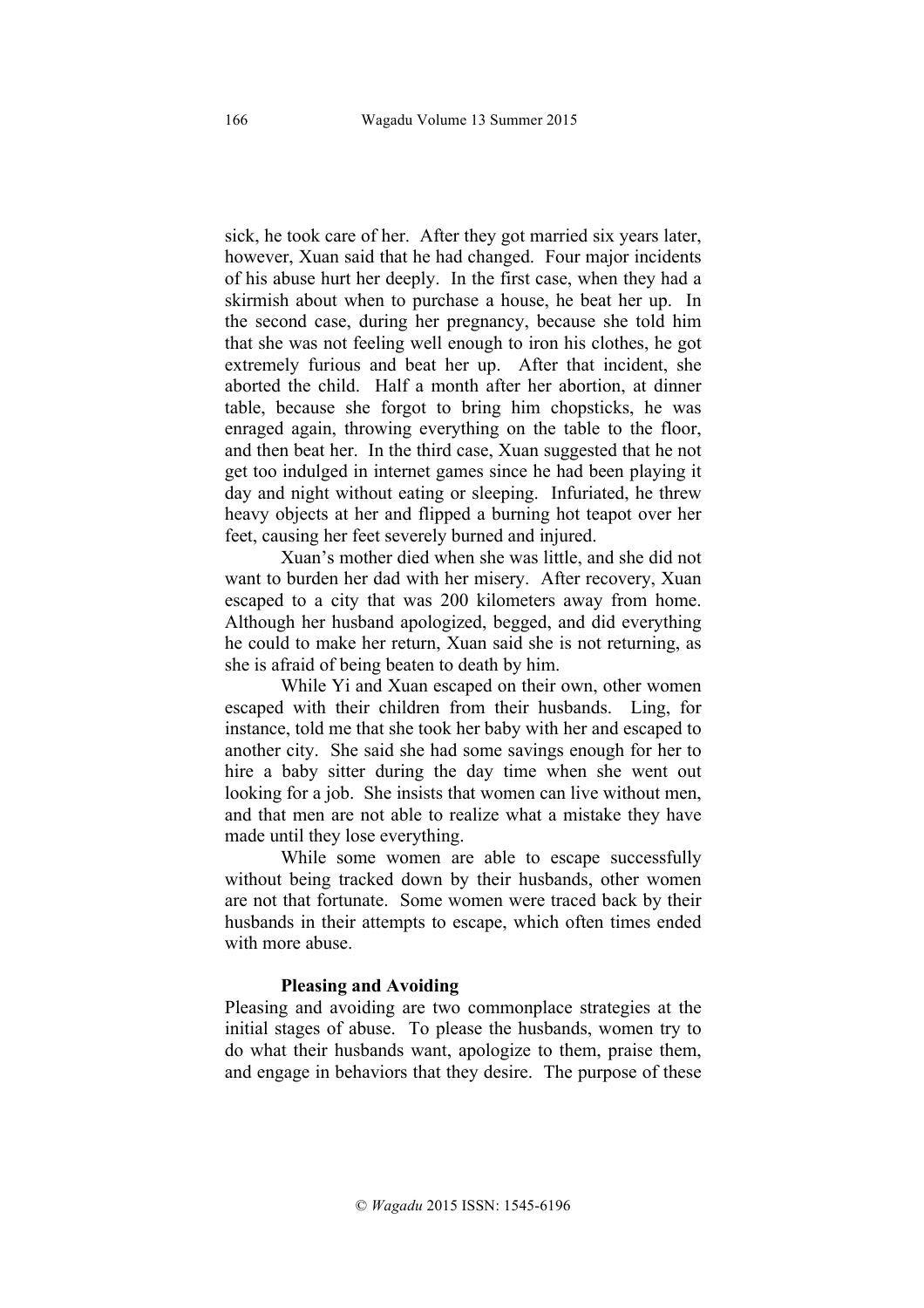strategies is to appease their husbands, diffuse the tension, and minimize the abuse inflicted on their bodies. The following story of Chun is representative in utilizing this strategy.

26-year-old Chun has a one-year-old baby with her 41 year-old husband. Chun is a stay-at-home mom and a full-time wife. Her husband has been supervising national construction projects such as bridges, skyscrapers, and city squares for more than a decade. She said that her husband looks great outside and no one could ever believe that he beats her at home. When Chun's husband is in good mood, he is really good. He would bathe the baby, wash his dirty clothes, and even wash her clothes or do anything for her. When he is happy, everything is good.

However, when he is not in a good mood, anything she does will make him angry. Yelling at her is a daily routine. Beating her is a habit of his. He claims that she deserves being cursed at and beaten if she is not obedient or submissive to him. He demands that she satisfy him in everything. Otherwise he would get furious and beat her. For instance, he complains that the way she carries the baby is not right. He complains that the way she handles and folds the clothes is not right. He complains that the way she reads a phone number is not right, as the first three digits should be read before the last four digits. In his eyes, these things are not done correctly, so she deserves to be yelled at and beaten. Whenever he beats her, he also hashes back things she did long time ago, telling her what she did wrong. At these times, Chun would try her best to appease him and reduce the abuse by promising that she will correct her mistakes and that it will never happen again.

Chun said that her husband acts like a master, a harsh supervisor or coach, demanding absolute submission and obedience from her. Whatever he says, it has to be that way. He would yell out: "Servant girl (Ya tou), pour water for me. Servant girl, I want to drink coffee. Servant girl, massage my back for me." Upon his demand, when he wants to smoke, she has to hand him the cigarettes. When he wants to drink, she has to pour water for him. When he wants to brush his teeth, she has to squeeze out the toothpaste for him. When he wants to eat sunflower seeds, she has to peel the seeds out of the shells and hand them over to him. When he comes home drunk and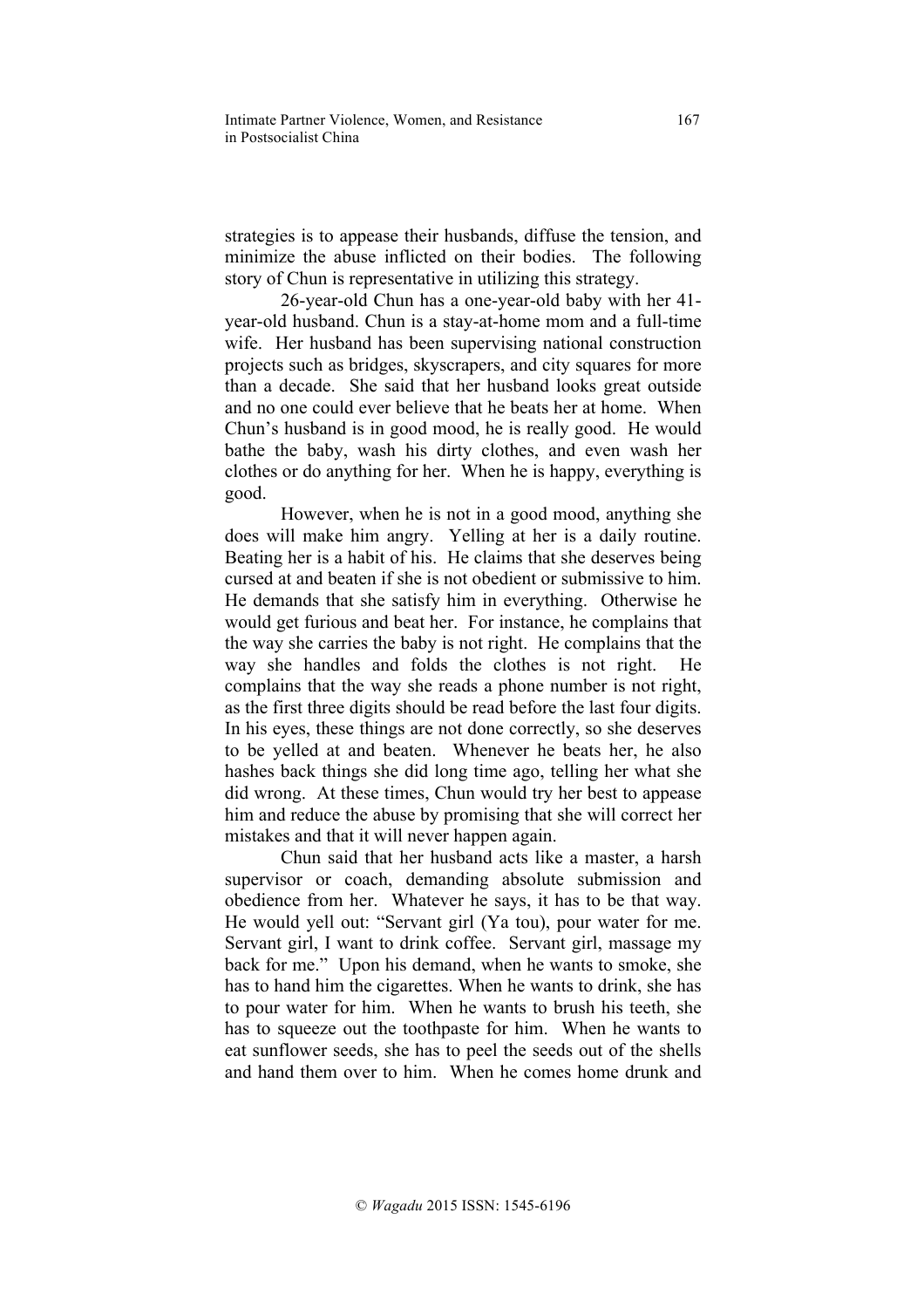yells at her to give him slippers, she has to be agreeable and compliant in taking off his shoes and putting on slippers for him. Chun complains that he is too dominant, violent, and repressive, but she tries her best to meet his needs to appease him, diffuse the tension, and avoid abuse.

Chun also avoids him to minimize the abuse. One morning, for instance, her husband was in bed when she went to the bathroom. In the bathroom, she heard him yelling at the baby because the baby was too noisy. Upon his yelling, the several-months-old baby got scared and started crying. Hearing the commotion, Chun knew he was mad. She then avoided him by hiding away.

Pleasing and avoiding are rarely efficacious. As shown in the next section, most women move beyond this early stage strategy to something else, such as talking back, fighting back, escape, and seeking help from to the natal family. This is what Chun did later. She switched from pleasing and avoiding to talking back and fighting back. Her husband was surprised at her change and commented that she is now rebelling against him. She asked him, "Why do you treat me this way? Is it because you despise me for not working and spending your money? You made me feel that you don't treat me as your wife." Her talking back and reasoning with him often times invite more abuse from him. Eventually she requested divorce, which was enough to scare him into apologizing to her and promising that he is going to change and will never beat her again.

Chun took the baby with her and went to her natal home to stay a while. She never told her parents about the abuse at home, as she did not want them to worry about her. Chun said when she grew up, she saw her dad hitting her mother's head onto the wall, beating her head, and threatening her all the time. She was scared every day. It was not until she was 18 years old when her dad stopped beating her mom.

Chun commented that marriage is sour, sweet, bitter, and spicy, with all kinds of sorrow mixed in it. A short time separation with her husband will be good, she said. To her, her marriage is not entirely tragic, but has some happiness in it.

Chun attributes the abuse to the Chinese society in general and her financial reliance on her husband in particular.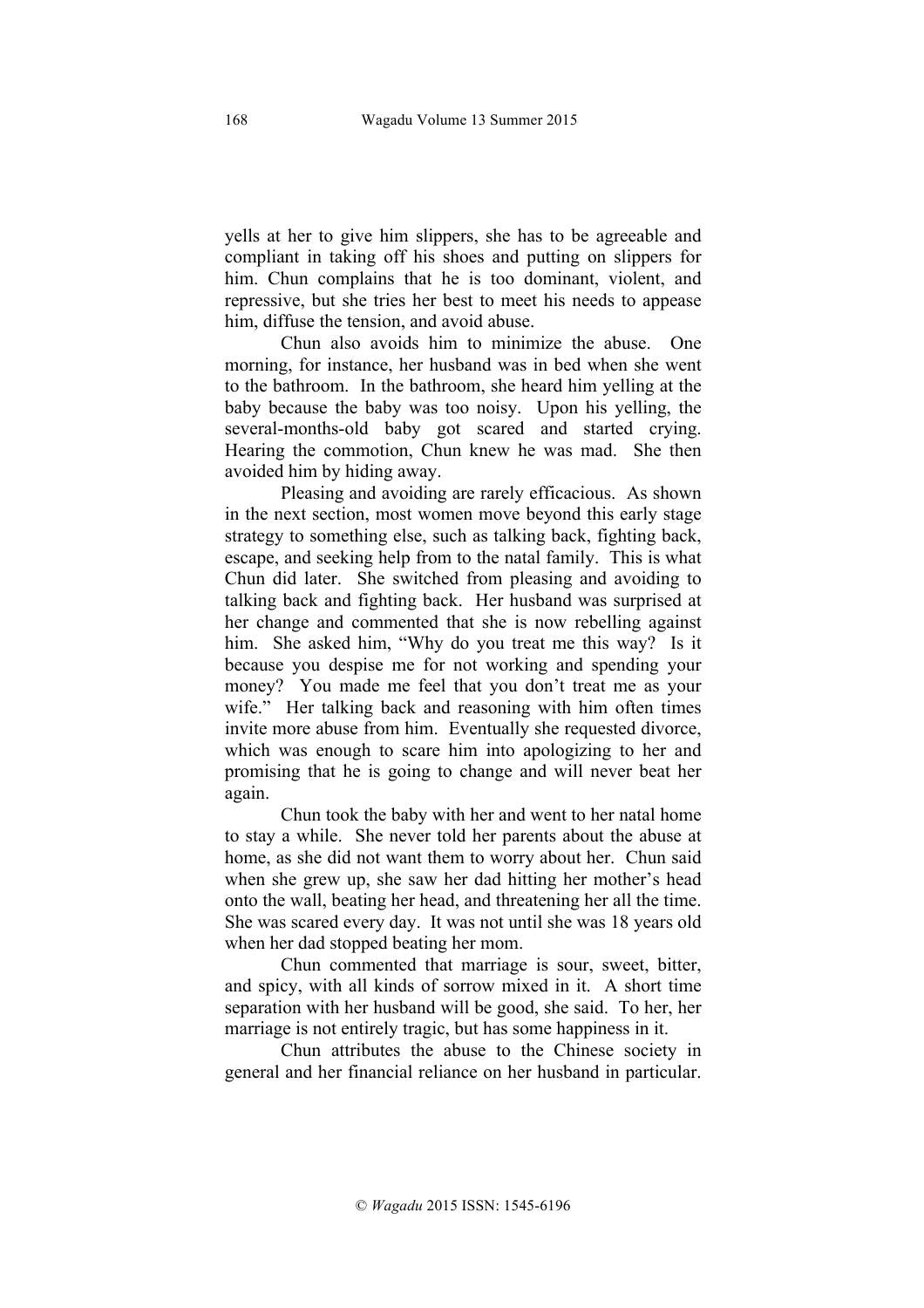She said, "He is habituated to beat me. China, after all, is a patriarchal society. Most men think men and women are not equal, women should listen to men." In this patriarchal society, Chun feels being controlled by her husband. Although she hopes that her husband will stop the abuse as he grows older, she is also prepared to go out to work and be financially independent after the baby gets older so that she can walk out of this violent relationship and stand on her own.

# **From Talking Back and Fighting Back to Murder and Suicide**

Women assert that there is no point calling the police, as they offer no help. So they take the matters to themselves and resist through talking back and fighting back. Like Chun who moved from pleasing and avoiding to talking back and fighting back to resist her husband's abuse, almost all the women to whom I have talked employ both verbal and physical resistance.

Women feel that they have to do something to stop their abusive husbands. Otherwise their violent husbands will become uncontrollable and take beating them as a habit. They told me that the reasons for the abuse are usually ridiculous as the husbands would find fault in anything they do. Like Chun whom I mentioned in the previous section, at the beginning women thought they made a mistake, so they apologized to their husbands to please them and diffuse the tension. However, later they found out that even when they corrected the alleged "mistake" and did better to appease them, the abuse continued. Then it dawned on them that they should stop being obedient and subservient and start resisting and fighting back.

As shown in Chun's case, talking back entails questioning the abuser's intention of abuse, confronting him about the relationship, requesting divorce, and telling him to stop the abuse. Some women tell their abusive husbands that they are animals, scumbags (wang bad an), mentally ill, and that no one else will be with them. Other women reason with their husbands. Women told me that talking back vents their repression and frustration. Unfortunately, talking back and reasoning back also can result in more abuse by their husbands. The following case is one such example. When Lin and her husband shopped in the mall, Lin spent 200 yuan on food and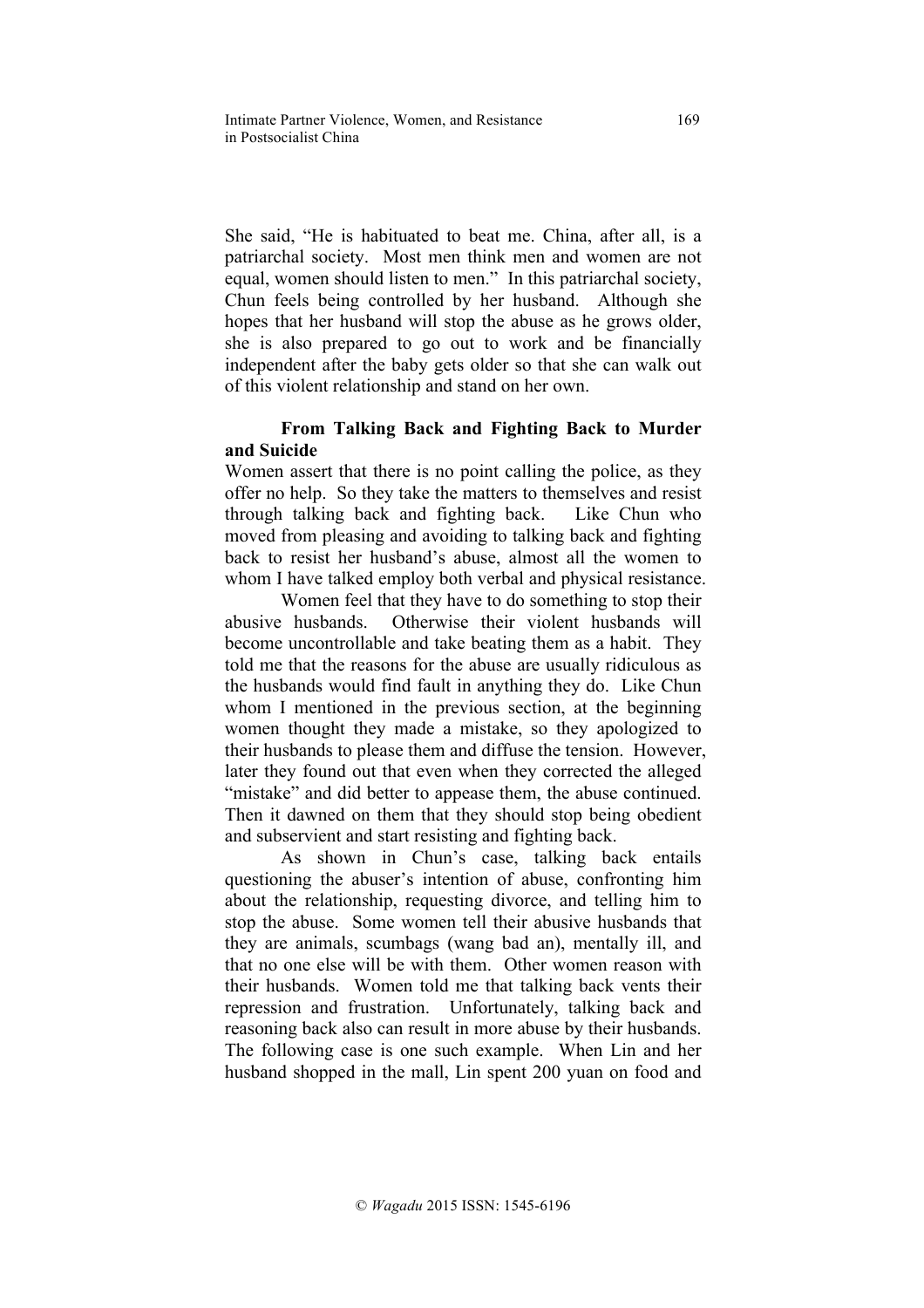clothes, which was agreed upon by her husband. On the way home, however, he suddenly got upset about her spending too much money. Lin talked back, "You have just agreed to spend this amount of money on food and clothes for me. Why are you suddenly upset now?" He responded that he was not worried about the money. Lin continued to ask him, "Then why are you so upset?" Unable to answer Lin's question, he became so infuriated that he dragged Lin to an alley and beat her up. Later, after they got home, he threw all the stuff they bought onto the floor, pulled her into the bedroom and beat her up again. Although in some women such as Lin's cases, talking back and reasoning results in harder abuse, women such as Lin are not deterred.

Some women choose a time when their husbands calm down to talk to them about the abuse. Hong is an example. Every time her talk with her husband leads to his apology to her, admitting that he is guilty of losing temper and beating her and that he acts less than an animal. Indeed, he confesses and apologizes after each abusive episode, but his abuse continues without any change. Hong soon stops listening and just ignores him. He asked if she is a mute or deaf, since she stops responding to him. Later Hong moves from silence to talking back. She told her husband that he acts like a patient who has just escaped the mental illness hospital, and that he has mental illness.

While talking back entails verbal resistance, fighting back involves using physical force, weak as it may be, to fight against the abuser. As shown in the following two examples, women overwhelmingly lament that they lack the matching physical strength to effectively fight back. Xiao always fights back when her husband beats her. However, she is not able to make any injuries on him, as she lacks the strength. As a model, Xiao just did a photo advertisement of stockings for a store, for which he called her a "slut" (sao), complaining that she wore skimpy clothes like a prostitute to be photographed. He beat her face and body with her high heel shoes, resulting in her two months' hospitalization. Xiao said, "At the beginning I screamed my heart and lungs out and fought back as much as I could, but later with all his beatings, I was not able to let out any sound." Although she screamed and engaged in physical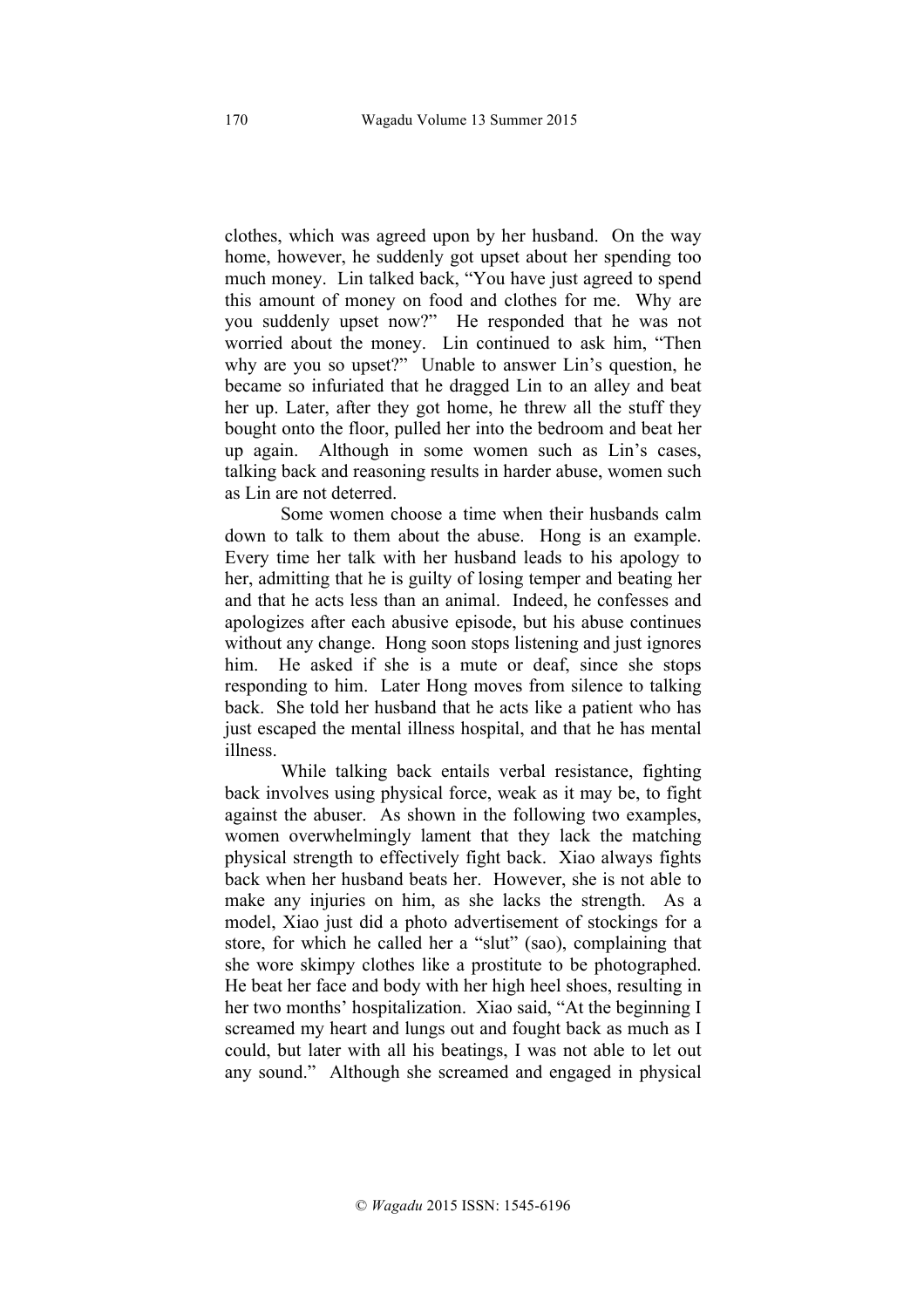resistance, in the end she did not have as much as strength as he had and was severely injured. Xiao described him as an insane, sick dog. Had she had the strength or a weapon, she said, she would have killed him.

Mei used to always fight back, but since her husband's strength was too much for her, physically she was not able to resist as much as she wished. He spent time traveling from cities to cities and getting massages from women, while she stayed home taking care of the baby. However, he accused her of seducing men. He often uses Mei's passwords to check on her cell phone and online accounts. One day he left his own mobile phone at home. When he got back and noticed that his boss did not call, he suspected that she had an affair with him. He insisted that she talked to him and then deleted it from the record. Mei talked back, telling him that he was mentally ill. He called her "debased" and beat her up. She tried her best to resist and fight back. He used a thick stick to beat her back until the stick broke. He also used a kitchen knife to cut off her left hand's middle finger. Although her sister took her to the hospital to reconnect the finger, her middle finger is not able to stretch straight. Another time he stabbed Mei's hand, leaving a scar. Each time Mei said she fought back, but was too weak to match her husband's physical strength.

Due to the insufficient effect of verbal and physical resistance, many women contemplate the extreme case of fighting back – murdering the abuser and then committing suicide. This often occurs when all the previously mentioned strategies such as avoiding and pleasing, escape, talking back and fighting back are exhausted and to no avail. Killing and suicide are perceived as the last resort in such situations.

Thirteen years ago, Sun married her husband and followed him to a city that is far away from her relatives, families, and friends. During these thirteen years, Sun has been abused by her husband, and found no help from either the police or the state-supported All Women's Federation. Sun said that anything could trigger his abuse, such as her refusal to have sex with him. Helpless as she feels, she usurps all her strength to fight back, ready to murder him and commit suicide afterwards. She said her principle is "either the fish dies or the net gets torn"" (yusi wangpo). She elicits this Chinese saying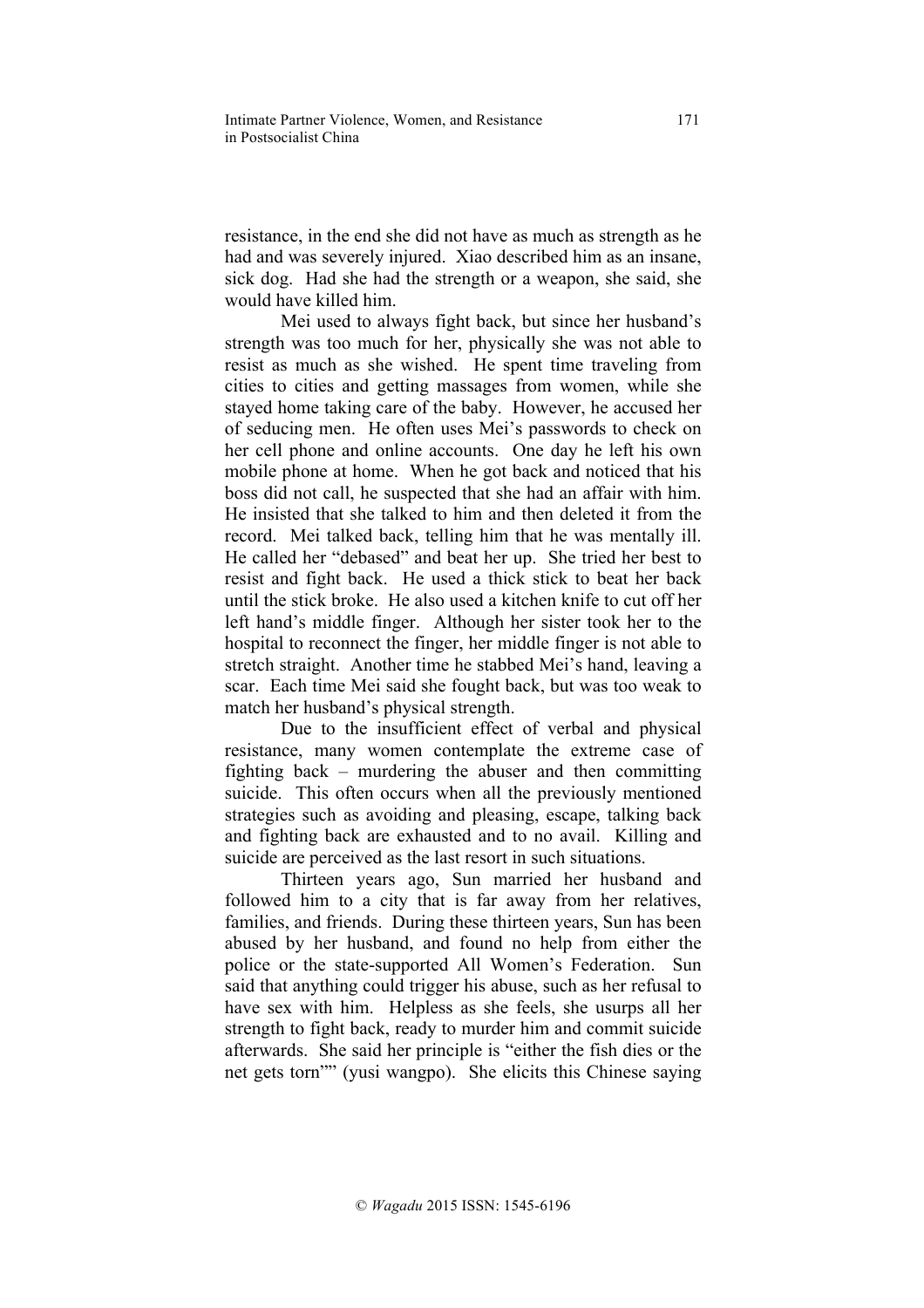to indicate that she is determined to engage in a life-and-death struggle with him. She fought back every time when he strangled her neck. One time, since he often comes home late, at dinner time she only boiled the dumplings enough for her daughter and herself. Enraged that his portion was not boiled, he cursed at her and beat her up. She resisted with a knife and caused injuries to him.

Women told me that the Chinese law offers light punishment to abusive husbands who murder their wives. If it were the same case for women, they said, they would all murder their husbands with weapons. Yu commented on her husband, "It's not because he cannot control it. It's because there is no consequence to his behavior." Yu continued to say that if the law punishes him, he will never do it again. Yu lamented that she is physically weaker than her husband, and that divorce is not viable, as the justice department will give the custody right of the child to her husband since she is financially dependent on him. Yu said she has thought of killing him and committing suicide dozens of times. She said next time he beats her again, she will do all she can to kill him, and then commit suicide. After all, Yu said, "There is no difference between life and death in my life."

As mentioned before, all the women to whom I talked have sought help from the police and All Women's Federation, but to no avail. In their words, "The police and the All Women's Federation are dog's fart (gou pi)," meaning that they are useless. Indeed, their husbands asserted to them that they could beat them to death without going to prison. Many women told me that they are prepared to take the risk of killing the husband before taking their own lives.

The following two women are representative of these women. Ju's husband threatened to kill her entire family if she filed for divorce. Similar to Ju's case, Hua's husband rejects divorce. When she mentioned divorce once, her husband not only strangled her neck, but also locked her and her daughter in the kitchen, turning on the gas to let them die. Eventually he released them. Women like Ju and Hua swore to me that one day they will take actions to kill their husbands and then suicide, although putting this thought into action often requires a great deal of thinking and preparation. Ju said,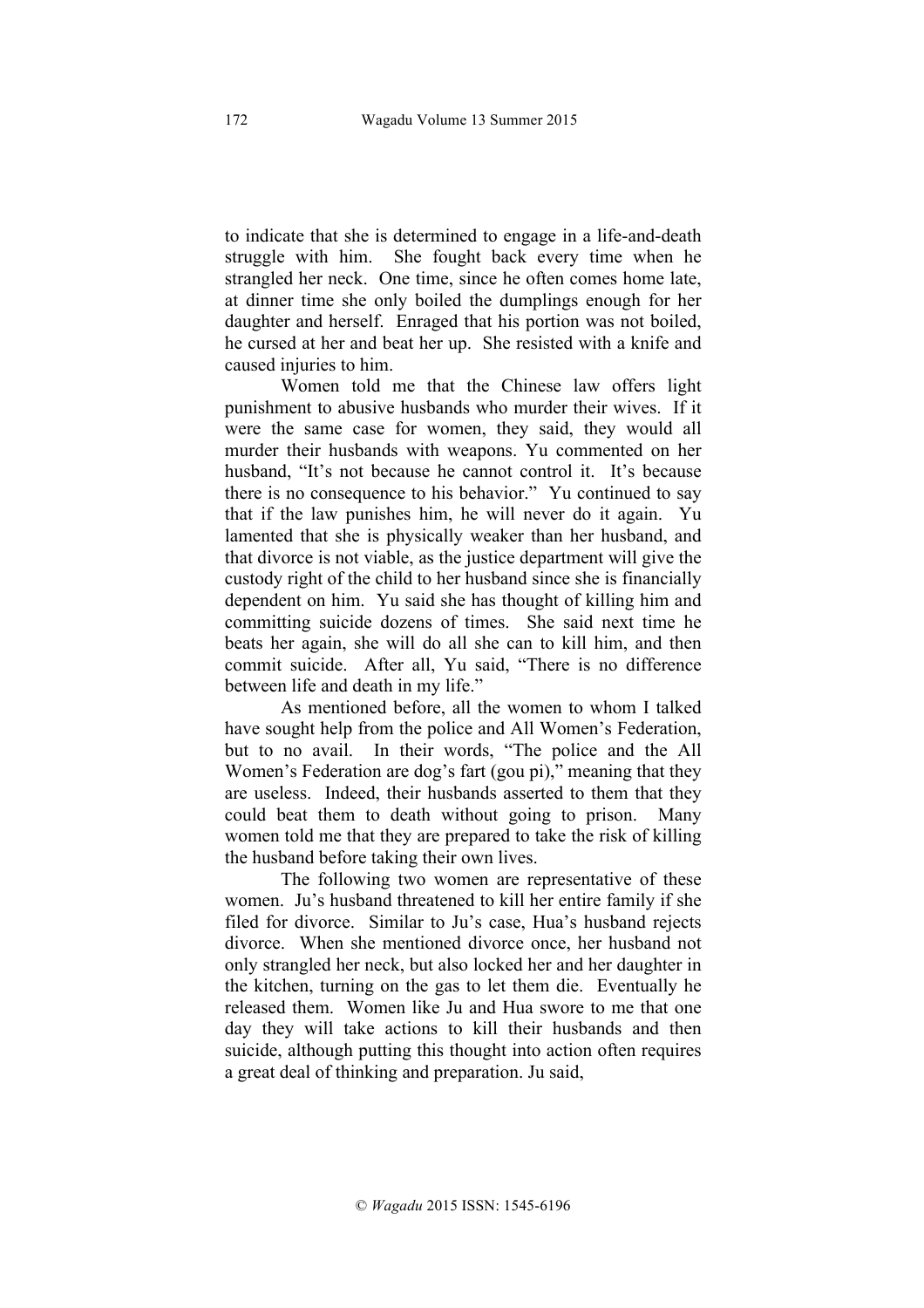Intimate Partner Violence, Women, and Resistance 173 in Postsocialist China

> Every time when I think of killing him and then myself, I think of my child and my parents. What would happen to them if I killed him and myself? These thoughts have been tormenting me with an immeasurable amount of pain. I inquired about all the medications that can cause death, but every time when I was about to use these medications on him and myself, I paused. I felt an immense amount of pain. Let him and I perish together (tonggui yujin) - this thought is always on my mind, countless times.

These women aspire to end the lives of both their husbands and themselves, but often times, the thought of their children and parents refrains these attempts. As they related to me, it is selfish to only focus on releasing their own pain through death and not think about the repercussion of their death on their parents and their children. Entangled in these conflicting thoughts, women often go through a number of strategies such as avoiding and pleasing, talking back and fighting back, escape, seeking help from natal family, and hunger strike, before taking extreme measures such as killing him and suicide. Min said, "One day I will repay him ten times the sufferings he gave me. My life has been destroyed him. I have no fear but hatred now. I just want to make him pay the price. This is life: if you are not able to walk on a paved path, you have to walk on a thorny small road. I need to treat violence with violence (yibao zhibao)." Indeed, as mentioned earlier in the paper, a large number of women have done so, and women who have injured or killed their abusive husbands account for a substantial number of female prisoners in China.

#### **Non-State network – Natal Family**

For some women who enjoy a support system with their family members and relatives, the natal family is an important source of support and help. Often times, it is not until the women realize that their personal strategies prove to be ineffective and unsuccessful that they start seeking help from their natal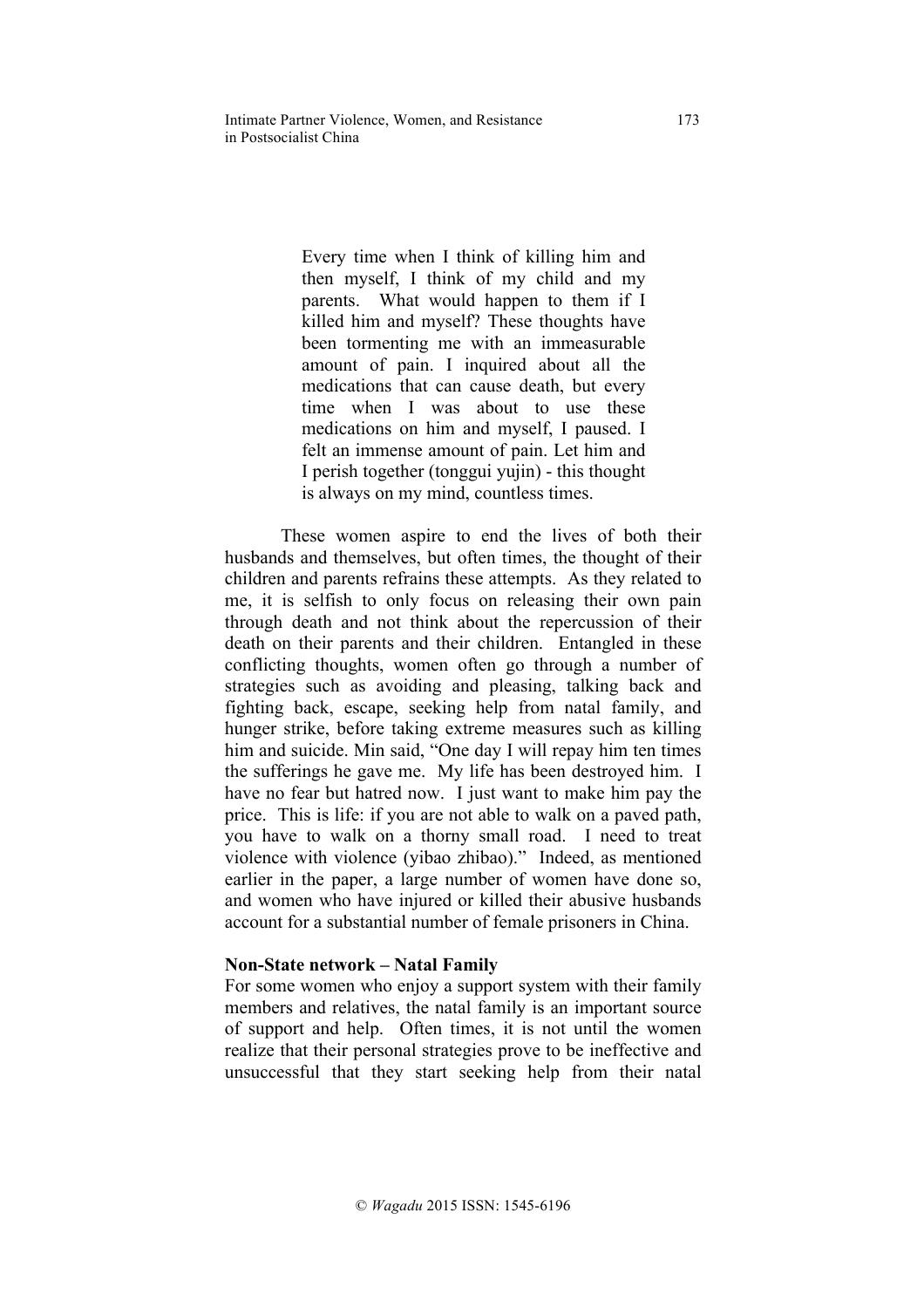families. This information network of the natal family, however, is often only available to women who are not only physically close, but also emotionally tied, to their natal families, excluding those whose abusers intentionally isolate the women from their families and friends through verbal and physical threats. The following two groups of women are often not able to access this informal resource. The first group of women, after marriage, follows their husbands to their husbands' hometown, which is physically far away from their natal families, relatives, and friends. The second group of women marries their husbands against their parents' disapproval, and hence fears bringing shame and humiliation to their natal family and themselves by seeking their help.

When women seek support from their natal families during a crisis, their family members are able to intervene and control their husbands. Yan is a stay-at-home mom. When she learns that her husband, a government employee, has had multiple extramarital affairs, she forgives him. However, he continues to have a mistress – a foot masseuse. One day Yan walked into the house, catching her husband in bed with his mistress. Upset about seeing them together, Yan warned them that she needed to tell his superior about this affair. Angry at her words, her husband and the mistress started beating her. They stripped her clothes and beat her whole body black and blue until she lost consciousness.

Her neighbor heard the commotion and called the emergency. She was then taken to the hospital where she was diagnosed with multiple bone fractures throughout the body, including two fractured ribs and two fractured feet bones. She subsequently had 6 stitches on the face.

In the hospital, Yan called her brother for help. Her brother found her husband and his mistress and beat them up so severely that both of them were hospitalized with multiple severe injuries. Her brother commented, "If our father did not pull me away, I would have killed him. I grew up with my sister and we are very close. I will not let anyone bully or beat her." Yan's brother and father confronted her husband that if her husband dared to sue them for his multiple injuries and put any one of them to prison, they would beat his entire family to death or paralysis. Their threatening words have been so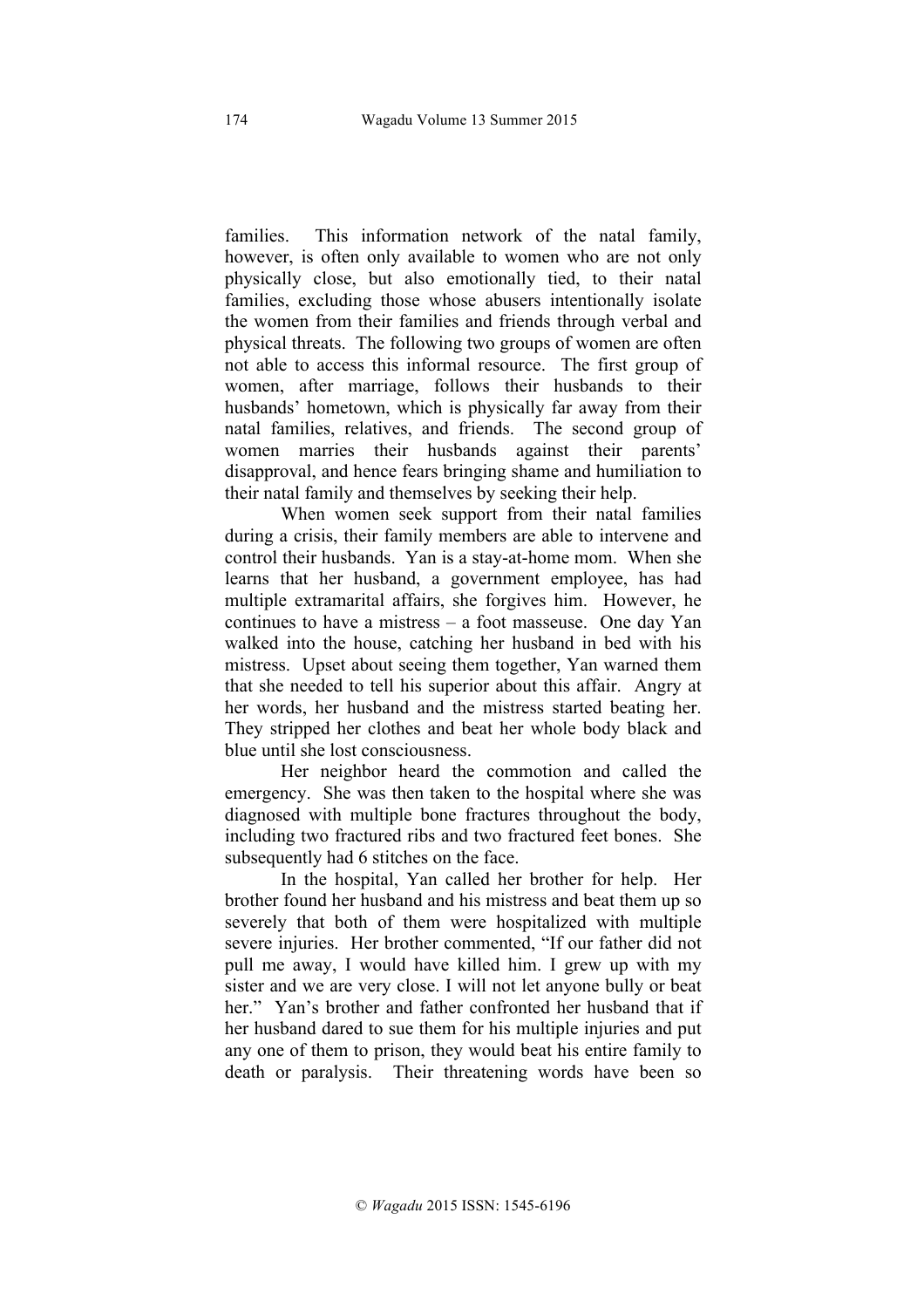effective that Yan's husband's entire family members are in retreat and never dare to provoke any members of Yan's family again. The strong support of her natal family is enough to intimate Yan's husband into submission.

Women like Yan told me that a man beat his wife because he has never tasted being beaten without being able to resist. As they said to me, if a man knows that someone will beat him in response to his beating of his wife, he will not dare to beat his wife any more. As in Yan's case, her husband stops beating her from then on, as he knows that her brother will beat him.

In another story, Ping's father warns her husband that if he beats his daughter once, he would beat him twice, which is enough to stop her husband from further abuse. Another woman Tan also told her brother about her abusive husband. Her brother immediately brought a number of guys to see her husband, telling him that: "If you beat my sister once, we will beat you twice. If you make her lose one hair, we will make you lose a handful of hair. Feel free to try if you don't believe it." After that her husband never beats her and behaves himself.

Women like Yan, Ping, and Tan are fortunate to enjoy the support from the informal network of their natal families. As mentioned earlier, other women, for various reasons such as being physically apart and emotionally distant from their natal families, are not able to access this support system. Liu, for instance, when her father was alive to confront and control her husband, was able to terminate the abuse. However, after her father died, she lost her support person and was once again subject to her husband's physical abuse.

## **Conclusion**

This paper takes on critical race theory and debunks racist assumptions that Chinese women passively and helplessly accept their abuse. Rather, as illustrated in the paper, women actively engage in a number of strategies and struggles to resist violence in their daily lives. Through foregrounding women's experiences from diverse social locations and giving them voices, this paper demonstrates that their agency is constrained and hindered by the structural inequalities such as economic, social, and legal limits. In the absence of legal protection,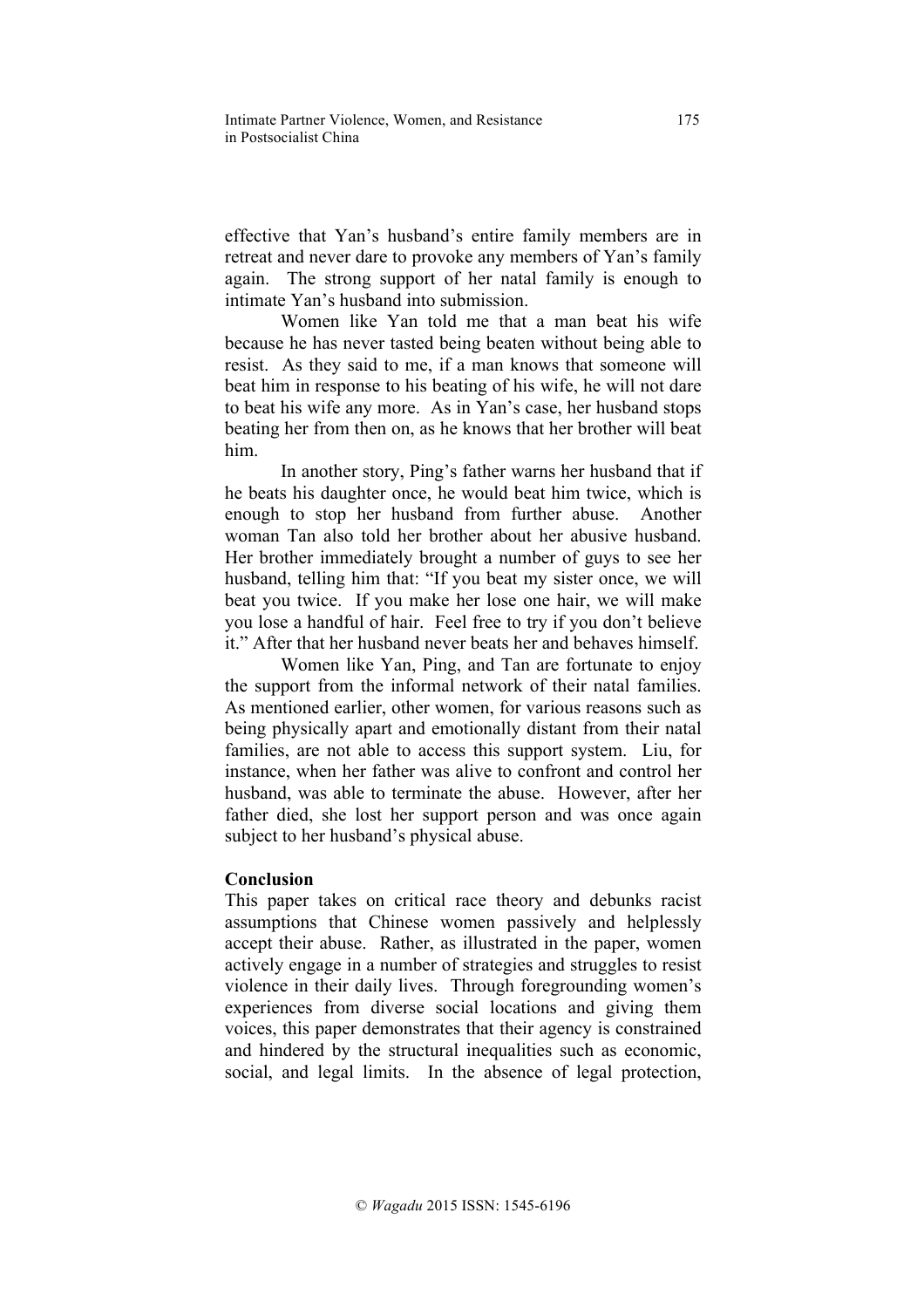whether they stay with or leave their violent husbands not only depends on the efficacy of their strategies and resistance, but also relies on other factors such as their children, their parents, their economic dependence, and their financial constraints.

As illustrated in the paper, women exercise a host of resistant strategies including avoiding and pleasing, escape, talking back and fighting back, seeking support from informal networks, murdering their husbands and taking their own lives. In addition to these strategies, some also choose to temporarily separate from their husbands until things quiet down. Others manage to accumulate and keep all the evidences of the injuries from the violence and hope one day they will be helpful in court for divorce. For many women who are financially dependent on their husbands, however, divorce is not a viable option.

Women are self-reflexive when realizing that their husbands are as violent as their fathers. These women grow up watching their fathers beating their mothers. They later marry their husbands who do the same to themselves. Often times it is by no means their intention to marry someone like their violent fathers, but somehow they end up with someone just like their abusive fathers. Aware of this unhealthy cycle, women are brave enough to exert all their efforts to break out of the cycle rather than repeating it.

To the women, their violent husbands are the object of their intense hatred. In their imagination, they either bury their husbands alive, or let them die miserably before cutting them to eight pieces and feeding their dead flesh to the dogs or the field as fertilizers. In their own words, "Injuries on the body can be healed, but injuries in the heart can never be healed." Women lament to me that they have never received education about intimate partner violence in schools as they grow up. Within this restrictive and constraining structural, economic, and legal context, when laws and regulations fail to protect them, women are compelled to bear the brunt of restoring justice through inventing new wheels of strategies of resistance and thwarting the violence in their daily lives, even if it means murdering their husbands and taking their own lives.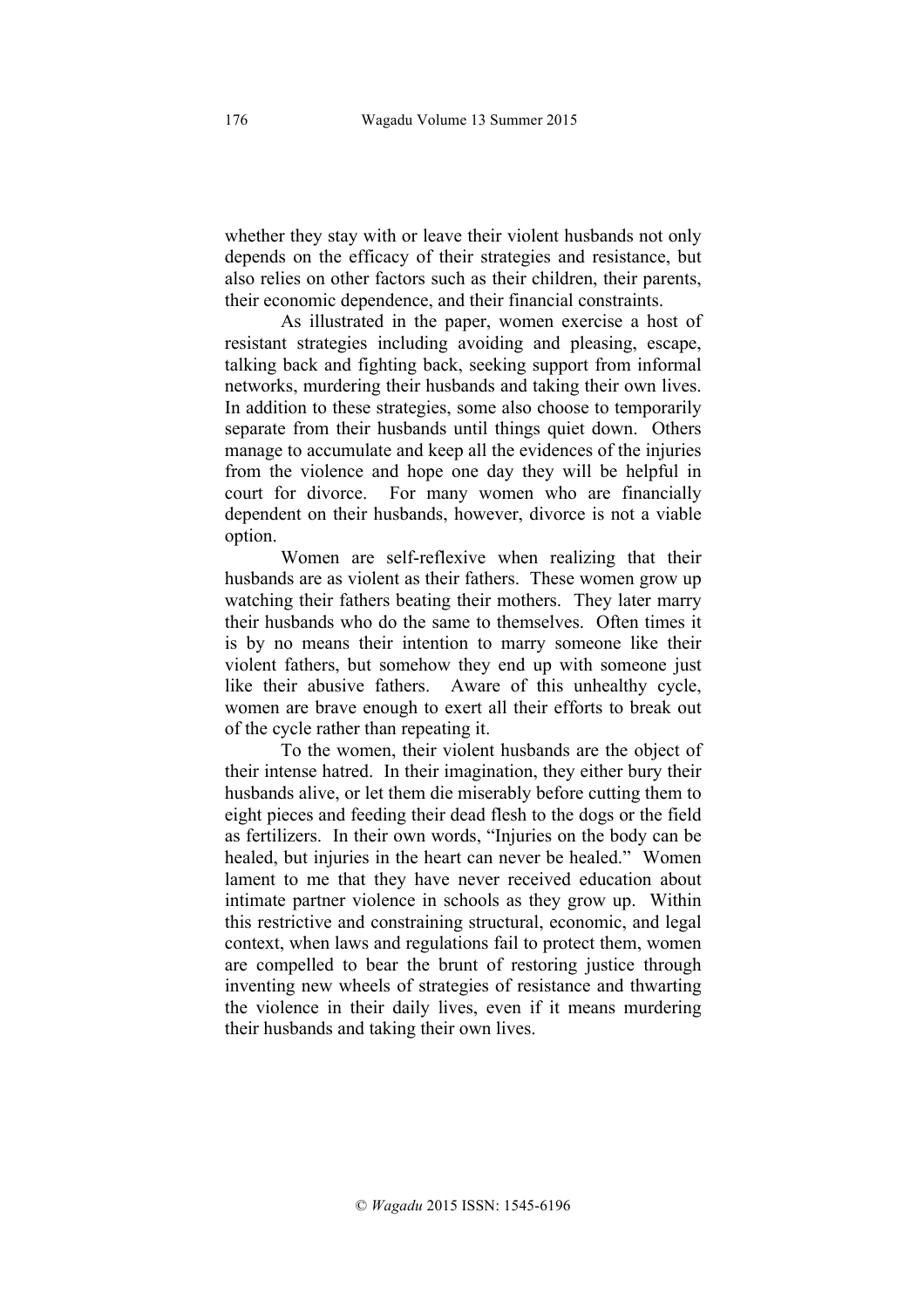Intimate Partner Violence, Women, and Resistance 177 in Postsocialist China

## **References**

- Alcalde, C. (2006). Migration and class as constraints in battered women's attempts to escape violence in Lima, Peru. *Latin American Perspective*, 33(6), 147-164.
- Aldarondo, S. (1996). Risk marker analysis of the cessation and persistence of wife assault. *Journal of Consulting Clinical Psychology*, 64, 1010-1019.
- Bell, D. (1995). Who's afraid of critical race theory? *University of Illinois Law Review*, II, 893-906.
- Browne, I. and Misra, J. (2003). The intersection of gender and race in the labor market. *Annual Review of Sociology*, June 29, 487–513.
- Dasgupta, S. (2013). Women's realities: Defining violence against women by immigration, race, and class. In N. Sokoloff and C. Pratt (Eds.), *Domestic violence at the margins: Readings on race, class, gender, and culture* (pp. 56-70). Rutgers: Rutgers University Press.
- Dobash, E. (1979). *Violence against wives: A case study against the patriarchy*. New York: Free Press.
- Duan, J. (December 13, 2012). Yan Li, killer of the husband (Shafuzhe Liyan). *Wanyi women* (Wangyi Nuren), 1.
- Edwards, L. (2009). Diversity and evolution in the state-insociety: International influences in combating violence against women. In L. Chelan (Ed.), *The Chinese state in transition: Processes and contests in local China* (pp. 108- 126). London & New York: Routledge.
- Fineman, M. (ed). (1994). *The public nature of private violence: The discovery of domestic abuse*. New York: Routledge.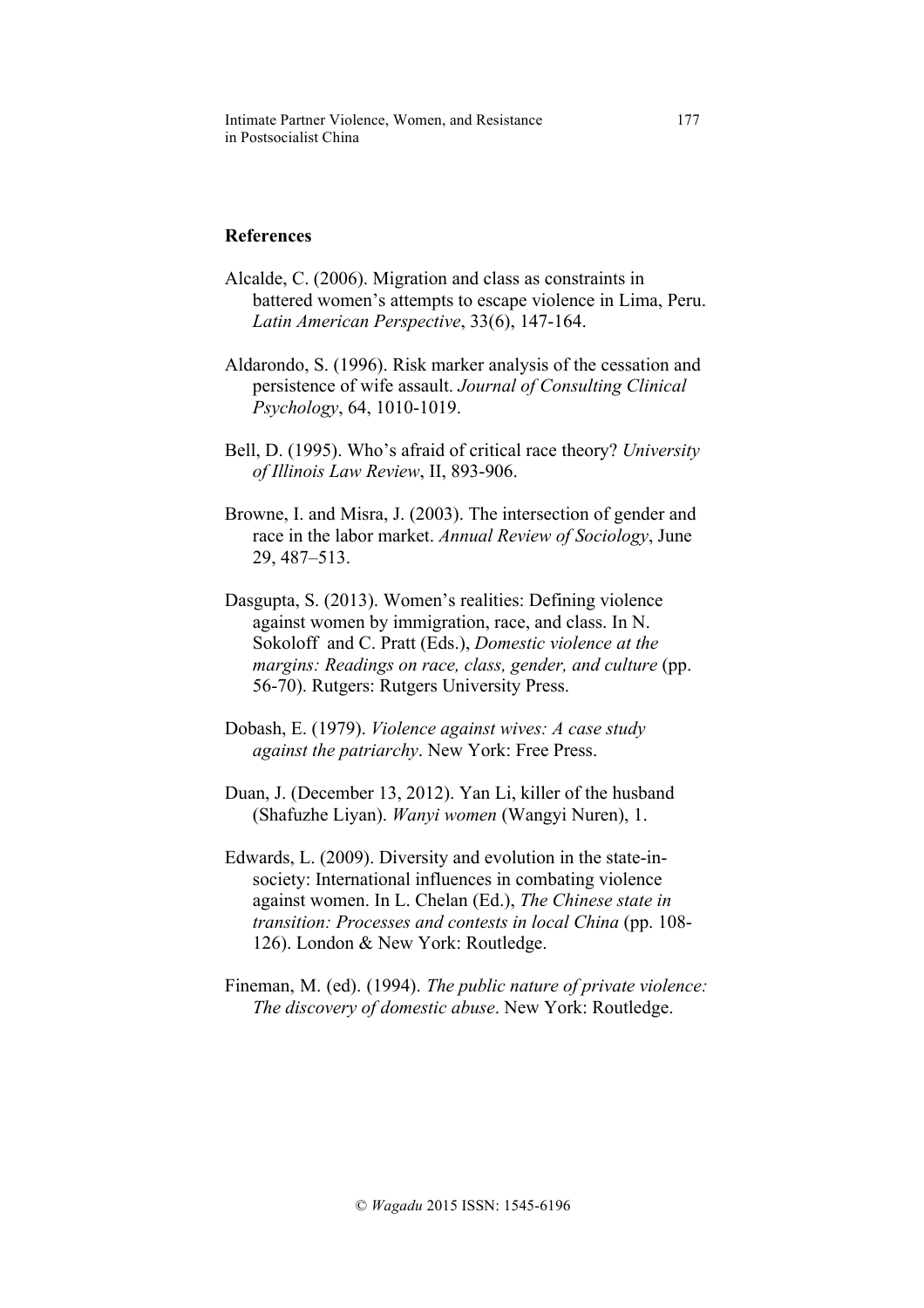- Gordon, L. R. (1999). A short history of the "critical" in critical race theory." *American Philosophy Association*, 98 (2), 1- 14.
- Guo, J. (January 20, 2014). Introduction to some domestic violence legal cases (Bufen Jiating Baoli Anjian Jieshao). *Beijing zhonze women's law consultation center* (Beijing Zhongze Funv Falu Zixun Zongxin).
- Guo, J. (August 27, 2012). The case of the death of Dong Shanshan due to domestic violence (Dong Shanshan Jiabao Zhisi An). *Beijing zhonze women's law consultation center* (Beijing Zhongze Funv Falu Zixun Zongxin).
- Hammer, J. and Maynard, M. (Eds.). (1987). *Women, violence, and social control*. Atlantic Highlands. N.J.: Humanities Press International.
- Hester, M. (2012). Globalization, activism, and local contexts: development of policy on domestic violence in China and England. *Advances in Gender Research*, 16, 273-294.
- Hoff, L. 1990. *Battered women as survivors*. New York: Routledge.
- Kai, Y. (March 6, 2014). Most abusers are not held accountable by law (Duoshu Shibao Zhe Buhui Chengdan Houguo). *Sichuan legal newspaper* (Sichuan Fazhi Bao), B01.
- Karmen, A. (2003). Women victims of crime. In B. Price and N. Sokoloff (Eds.), *The criminal justice system and women: offenders, prisoners, victims, and workers,* 3rd *edition* (pp. 289-301). New York: McGraw-Hill.
- Koepping, E. (2003). A game of three monkeys: KadazanDusun villagers and violence against women. *Sojourn: Journal of Social Issues in Southeast Asia*, 18(2), 279-298.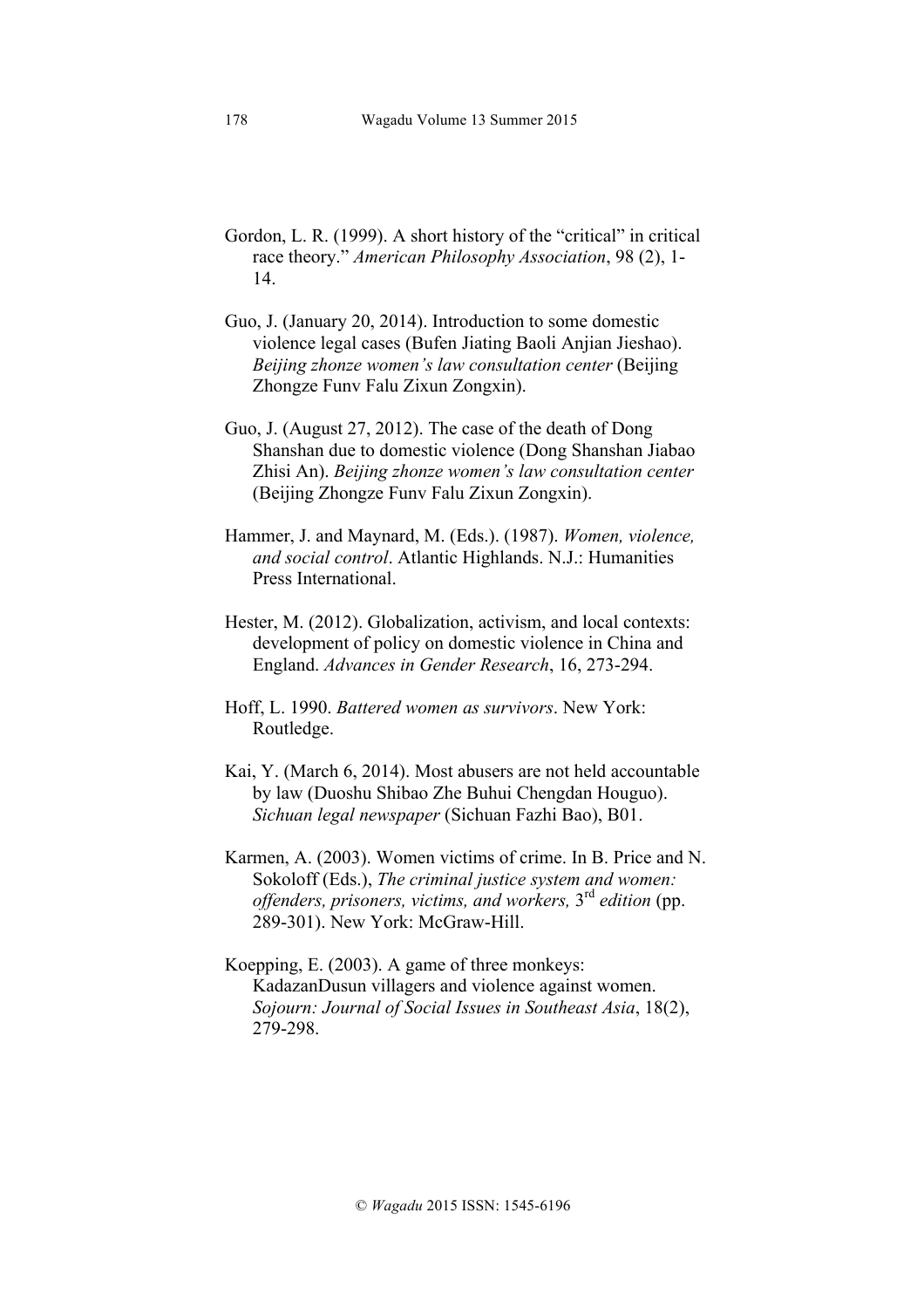- Lodhia, S. (2010). Constructing an imperfect citizen-subject: globalization, national 'security,' and violence against South Asian women. *Women's Studies Quarterly*, 38(1/2), 161-177.
- Martin, T. (1999). Domestic violence in Northern India. *American Journal of Epidemiology* 150, 417-426.
- McCauley, K. (1995). The "battering syndrome": Prevalence and clinical symptoms of domestic violence in primary care internal medicine practices. *Annual Internal Medicine*, 123, 737-746.
- Nicarthy, G. (1989). From the sounds of silence to the roar of a global movement: Notes on the movement against violence against women. *Response to the Victimization of Women and Children*, 12(2), 3-10.
- Jones, A. (1994). *Next time she'll be dead*. Boston: Beacon Press.
- Parish, W., Wang, T., Laumann, E., Pan, S. & Luo, Y. (2004). Intimate partner violence in China: national prevalence, risk factors and associated health problems. *International Family Planning Perspectives*, 30(4), 174-181.
- Roberts, L. (1998). The impact of domestic violence on women's mental health. *Australian and New Zealand Journal Public Health*, 22, 796-801.
- Roy, M. (ed.). (1977). *Battered women: A psychosociological study of domestic violence*. New York: Van Nostraind Reinhold.
- Schecher, S. (1982). Women and male violence: The visions and struggles of the battered women's movement. Boston: South End Press.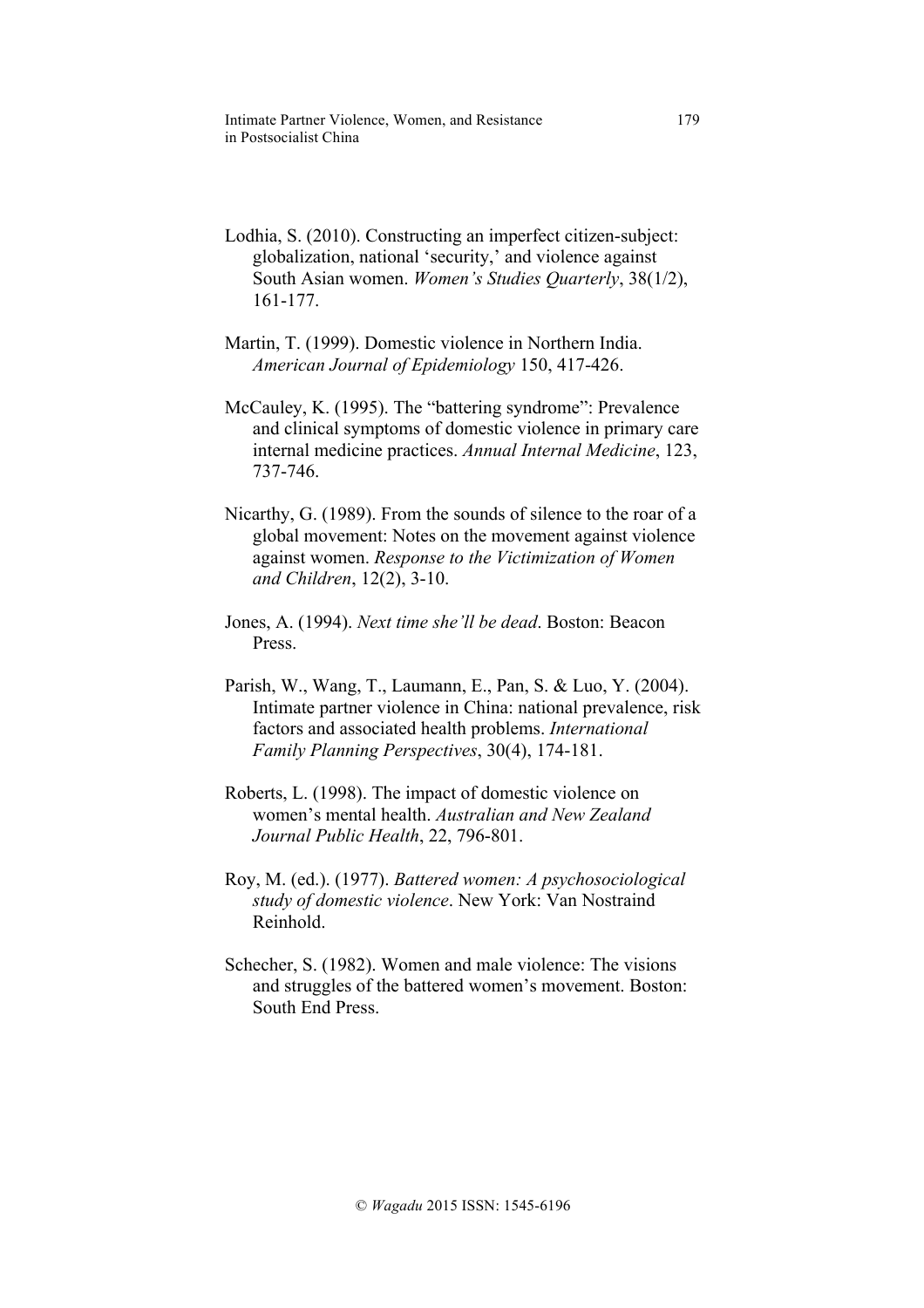- Sokoloff, N. & Pratt, C. (Eds.). (2013). *Domestic violence at the margins: readings on race, class, gender, and culture*. Rutgers University Press.
- He, X & Ng, K. (2013a). In the name of harmony: The erasure of domestic violence in China's judicial mediation. *International Journal of Law, Policy and the Family*, 27(1), 97-115.
- He, X & Ng, K. (2013b). Pragmatic discourse and gender inequality in China. *Law & Society Review*, 47(2), 279-310.
- Sun, P. (August 20, 2013). The transformation from the abused to the abuser (Cong 'Shoubao Ren' Dao 'Shibao Ren' de Tuibian). *The Chinese women's newspaper* (Zhongguo Funu Bao), B02.
- Tatlow, D. (January 30, 2013). Chinese courts turn a blind eye to abuse. *New York Times*.
- Tellez, M. (2008). Community of struggle: gender, violence, and resistance on the U.S./Mexico border. *Gender and Society*, 22(5), 545-567.
- Volpp, L. (2013). Feminism versus multiculturalism. In Sokoloff, N. and Pratt C. (Eds.), *Domestic violence at the margins: Readings on race, class, gender, and culture* (pp. 39-49). Rutgers, NJ: Rutgers University Press.
- Walker, L. (1984). Battered women, psychology, and public policy. *American Psychologist*, 39(10), 1178-1182.
- Wang, Z. & Zhang, Y. (2010). Global concepts, local practices: Chinese feminism since the fourth UN conference on women. *Feminist Studies*, 36(1), 40-70.
- White, E. (1985). *Chain, chain change: For black women dealing with physical and emotional abuse*. Seattle: South End Press.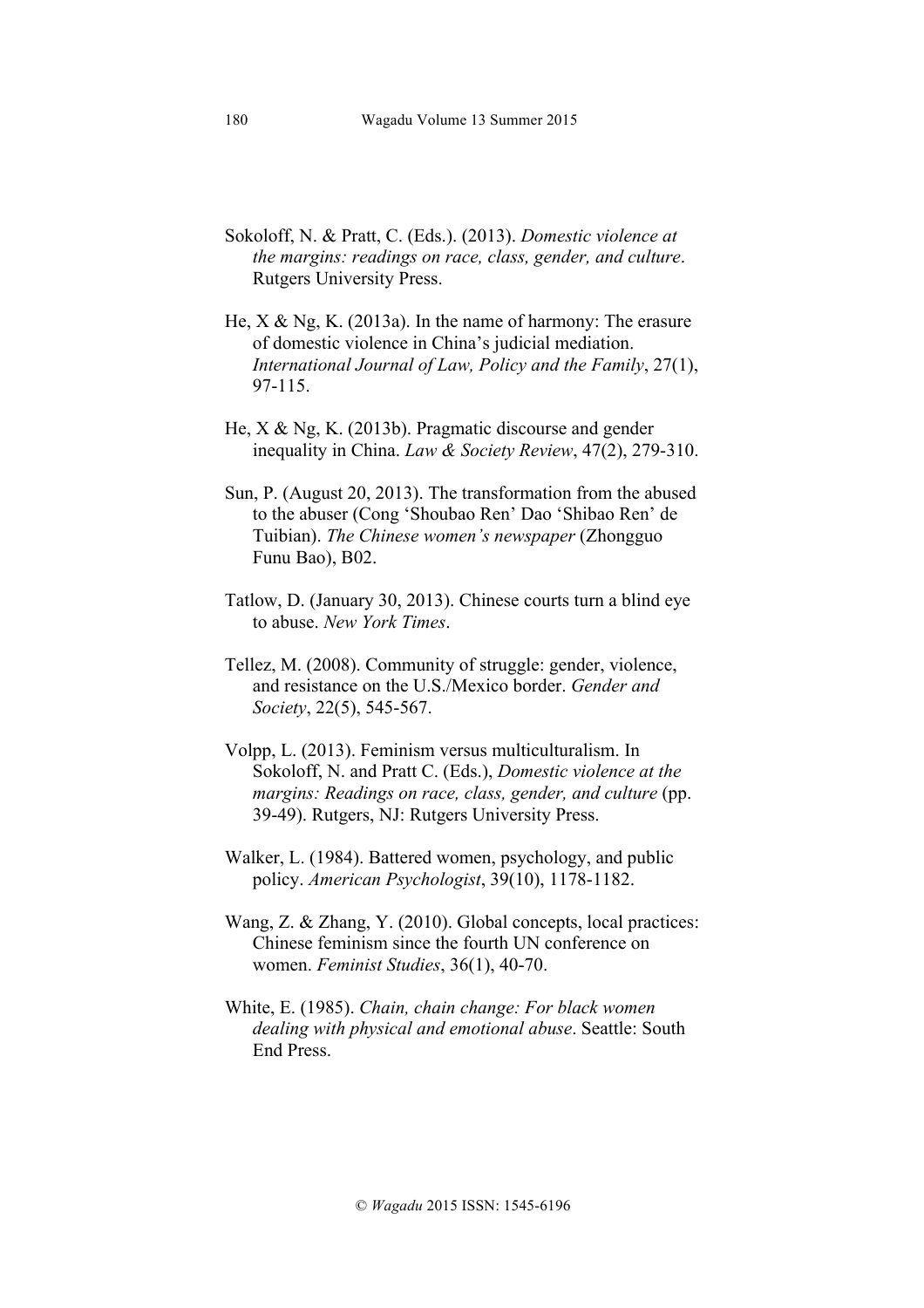Intimate Partner Violence, Women, and Resistance 181 in Postsocialist China

- Xing, D. (December 18, 2013). Abusers are not punished, pushing domestic violence to escalate. *Legal daily newspaper* (Fazhi Ribao), 004.
- Xing, H. (2011). Psychology of women abused by domestic violence and committing murder of husbands – an investigation report of a woman prison in Sichuan Province. *Journal of China Women's University*, 3, 13-18.
- Xu, X., Zhu, F., O'Campo, P., Koenig, M., Mock,V, & Campbell, J. (2005). Prevalence of and risk factors for intimate partner violence in China. *Research and Practice*, 95(1), 78-85.
- Yount, K. & Li, L. (2009). Women's 'justification' of domestic violence in Egypt. *Journal of Marriage and Family*, 71, 1125-1140.
- Zhang, H. (2014). Domestic violence and its official reactions in China. In Cao, L, Sun, I, and Hebenton, B. (Eds.), *The Routledge handbook of Chinese criminology* (pp. 224-237). Oxon: Routledge.
- Zhang, L. (2009a). Chinese women protesting domestic violence: The Beijing conference, international donor agencies, and the making of a Chinese women's NGO. *Meridians: Feminism, race, transnationalism*, 9(2), 66-99.
- Zhang, L. (2009b). Domestic violence network in China: translating the transnational concept of violence against women into local action. *Women's Studies International Forum*, 32, 227-239.
- Zhang, N. (February 28, 2014). Around 10% intentional murder cases involve domestic violence (Jin 10% Guyi Sharen Anjian Sheji Jiabao). *People's public security newspaper* (Renmin Gong An Bao), 2.